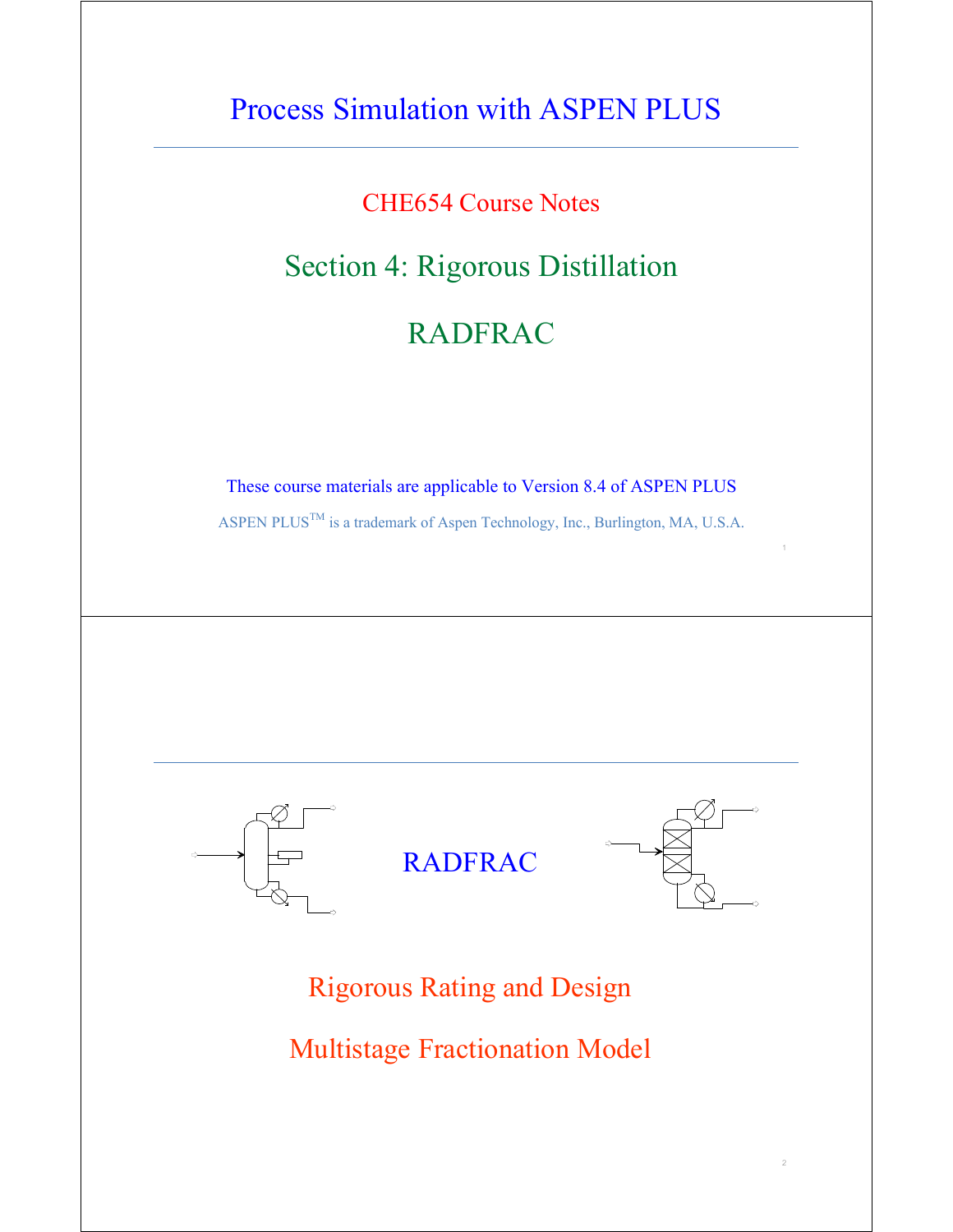### RAFRAC: Rigorous Multistage Separation

### $\Box$  A rigorous model for the simulation of:

- Ordinary distillation
- Absorption and stripping
- Extractive and azeotropic distillation
- Equilibrium or rate-controlled reactive distillation

### **Calculation options**

- Two-phase (V-L)
- Three-phase (V-L-L)

### **O** Configuration

- Any number of feeds
- Any number of side-draws
- Any number of heaters (or heat streams)
- Any number of decanters or pumparounds

### RADFRAC Schematic Diagram



3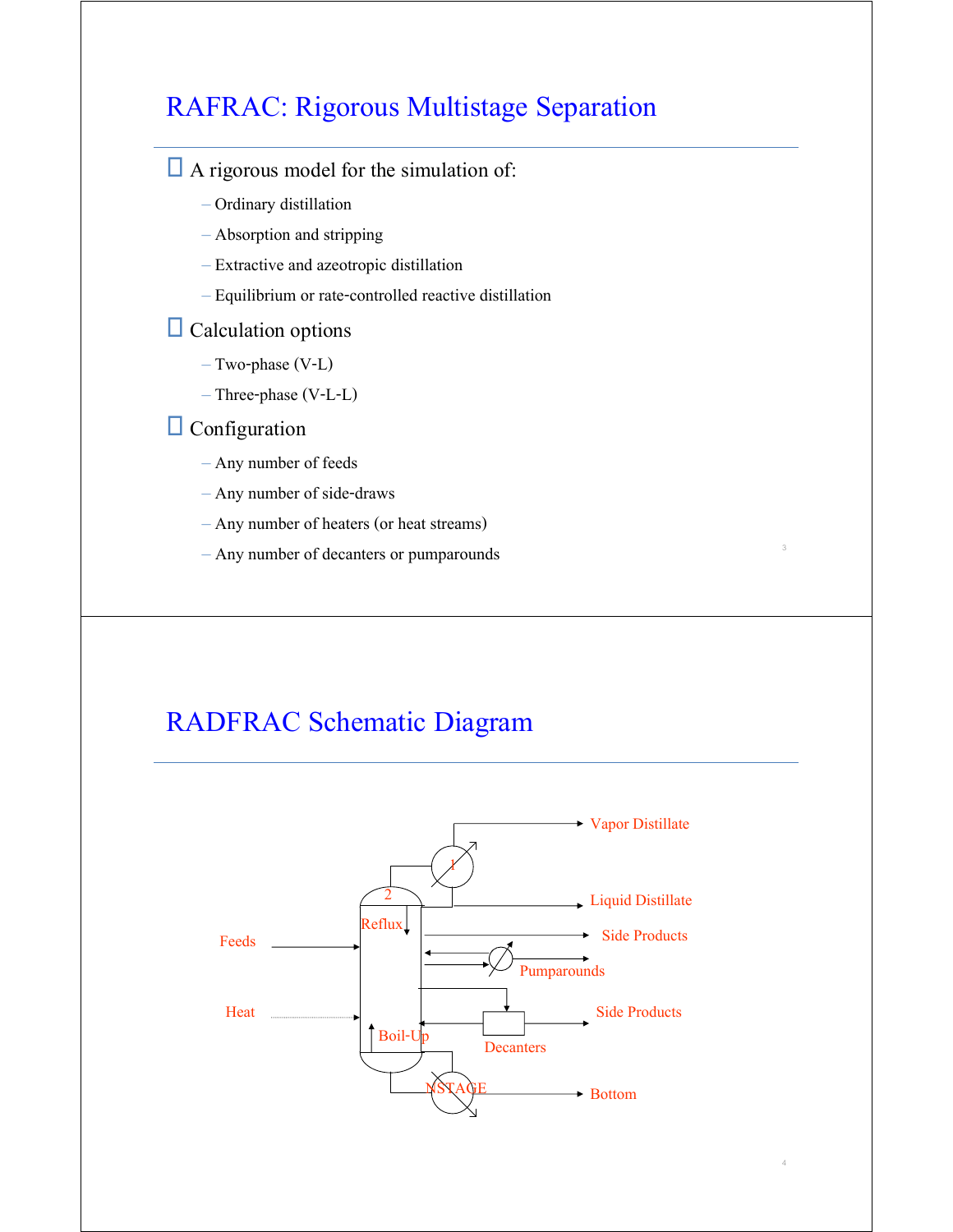### RADFRAC: 2-Phase Rating Mode

### $\Box$  Basic input specifications

- 1. Configuration
	- Number of stages (theoretical)
	- Condenser type (Total, Partial-Vapor, Partial-Vapor-Liquid, or None)
	- Reboiler type (Kettle, Thermosyphon, or None)
	- 2 column operating parameters from:
		- Distillate rate, bottom rate, reflux rate, boil-up rate, reflux ratio, boil up ratio, distillate to feed ratio, bottoms to feed ratio, condenser duty, reboiler duty

5

6

– Some combinations are not allowed.

### RADFRAC: 2-Phase Rating Mode (Cont'd)

- 2. Feed and Product Streams Specifications
	- Feed tray location
	- Product tray locations and flow rates (for side-draws)

#### 3. Pressure Profile

- Specify top stage pressure and pressure drop across each tray, or
- Specify tray-by-tray pressure profile, or
- Specify pressure section by section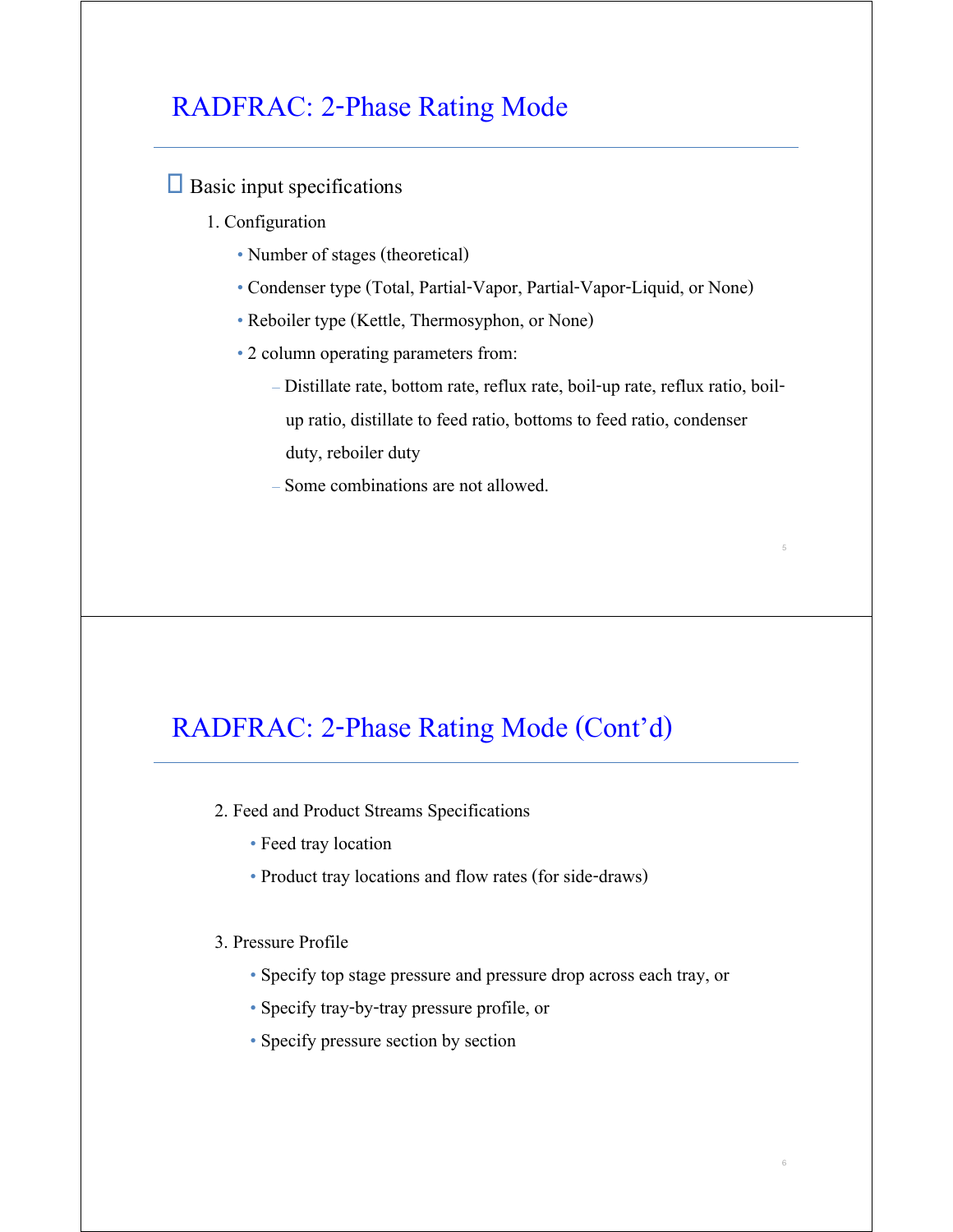### RADFRAC: 2-Phase Rating Mode (Cont'd)

- 4. Condenser Specification
	- Condenser temperature or distillate vapor fraction, if condenser type is Partial-Vapor-Liquid

7

8

• Subcooling temperature or degree of subcooling for liquid distillate and reflux

The default is saturated liquid distillate and saturated reflux.

Example of a RADFRAC column in 2-phase rating mode

– Separation of hydrocarbons: same process as that in the DISTL example except the DISTL module is replaced by a RADFRAC module

### RADFRAC Example: Separation of Hydrocarbons



 $\Box$  RR = 1.5, Distillate/Feed = 0.4

 $\Box$  IDEAL method is used.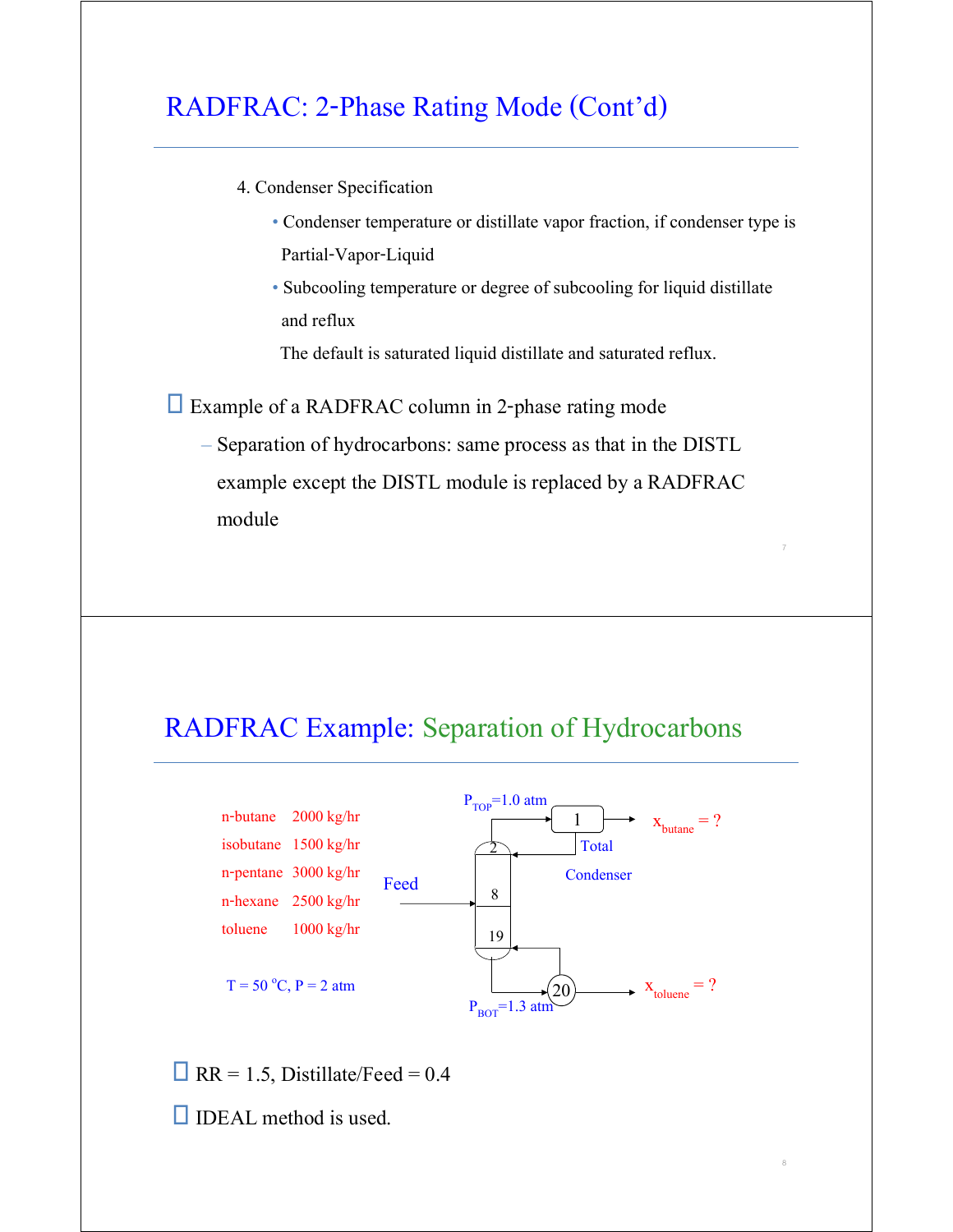# RADFRAC Configuration Tab

| File<br>Economics<br>Home                                                                                                                                                                     |                                                                                                            |                                                                                                   |                                                      | RADFRAC Rating 2-Phase Example.apw - Aspen Plus V8.4 - aspenONE                                                                                 |                                                         | $-B$ x                                        |
|-----------------------------------------------------------------------------------------------------------------------------------------------------------------------------------------------|------------------------------------------------------------------------------------------------------------|---------------------------------------------------------------------------------------------------|------------------------------------------------------|-------------------------------------------------------------------------------------------------------------------------------------------------|---------------------------------------------------------|-----------------------------------------------|
|                                                                                                                                                                                               | Equation Oriented<br><b>Dynamics</b><br>View                                                               | Customize<br><b>Resources</b>                                                                     |                                                      |                                                                                                                                                 | Search aspenONE Exchange                                | 20 0 3                                        |
| ENG<br>& Cirt<br>٠<br>N.<br><b>Drill</b> Unit Sets<br>-acony<br><b>B</b> Paide<br>Clipboard<br><b>Units</b>                                                                                   | $\overline{\mathbf{r}}$<br>Next Run Step Stop Reset Control<br>Reconcile<br><b>Streams</b><br>Panel<br>Run | Model Summary Input<br>Stream Summary - A History<br><b>El Report</b><br>Utility Costs<br>Summary | Sensitivity<br>Activated<br>Let Data Fit<br>Analysis | Stream Analysis: 40 Heat Exchanger: 12 Azeotrope Search<br>Distillation Synthesis<br><b>J.A.</b> Flare System<br><3 Pressure Relief<br>Analysis | K<br>ď<br>×<br>Temperature<br>Composition<br>×.<br>Piot |                                               |
| Simulation<br>$\epsilon$                                                                                                                                                                      | Main Flowsheet RADFRAC (RadFrac) +                                                                         |                                                                                                   |                                                      |                                                                                                                                                 |                                                         |                                               |
| All items<br>$\alpha$                                                                                                                                                                         | O Configuration Streams O Pressure O Condenser O Reboiler 3-Phase Information                              |                                                                                                   |                                                      |                                                                                                                                                 |                                                         |                                               |
| $\sim$<br>Setup                                                                                                                                                                               |                                                                                                            |                                                                                                   |                                                      |                                                                                                                                                 |                                                         |                                               |
| Property Sets                                                                                                                                                                                 | Setup options                                                                                              |                                                                                                   |                                                      |                                                                                                                                                 |                                                         |                                               |
| Analysis                                                                                                                                                                                      | Calculation type:                                                                                          | Equilibrium<br>٠                                                                                  |                                                      |                                                                                                                                                 |                                                         |                                               |
| B Flowsheet                                                                                                                                                                                   | Number of stages:                                                                                          | $\hat{\cdot}$<br>20                                                                               | Stage Wizard                                         |                                                                                                                                                 |                                                         |                                               |
| <b>Co</b> Streams                                                                                                                                                                             | Condenser:                                                                                                 | <b>Total</b>                                                                                      |                                                      |                                                                                                                                                 |                                                         |                                               |
| <b>Blocks</b>                                                                                                                                                                                 |                                                                                                            |                                                                                                   |                                                      |                                                                                                                                                 |                                                         |                                               |
| <b>A E</b> RADFRAC                                                                                                                                                                            | Reboiler.                                                                                                  | Kettle                                                                                            |                                                      |                                                                                                                                                 |                                                         |                                               |
| <b>D</b> Specifications                                                                                                                                                                       | Valid phases:                                                                                              | Vapor-Liquid                                                                                      | $\overline{\phantom{a}}$                             |                                                                                                                                                 |                                                         |                                               |
| <b>Configuration</b>                                                                                                                                                                          | Convergence:                                                                                               | Standard                                                                                          | $\bullet$                                            |                                                                                                                                                 |                                                         |                                               |
| <b>b Lig</b> Sizing and Rating                                                                                                                                                                |                                                                                                            |                                                                                                   |                                                      |                                                                                                                                                 |                                                         |                                               |
| <b>E.</b> Rate-Based Modeling                                                                                                                                                                 | Operating specifications                                                                                   |                                                                                                   |                                                      |                                                                                                                                                 |                                                         |                                               |
| <b>D</b> Analysis                                                                                                                                                                             | <b>Reflux ratio</b>                                                                                        | * Mole<br>$-1.5$                                                                                  | w.                                                   |                                                                                                                                                 |                                                         |                                               |
| <b>Convergence</b>                                                                                                                                                                            |                                                                                                            |                                                                                                   |                                                      |                                                                                                                                                 |                                                         |                                               |
| Dynamics                                                                                                                                                                                      | <b>Distillate to feed ratio</b>                                                                            | $-0.4$<br>- Mole                                                                                  | <b>Service</b>                                       |                                                                                                                                                 |                                                         |                                               |
| <b>EQ EO Modeling</b>                                                                                                                                                                         | Free water reflux ratio:                                                                                   | $\sigma$                                                                                          | Feed Basis                                           |                                                                                                                                                 |                                                         |                                               |
|                                                                                                                                                                                               |                                                                                                            |                                                                                                   |                                                      |                                                                                                                                                 |                                                         |                                               |
| <b>Results</b>                                                                                                                                                                                |                                                                                                            |                                                                                                   |                                                      |                                                                                                                                                 |                                                         |                                               |
| <b>Profiles</b>                                                                                                                                                                               |                                                                                                            |                                                                                                   |                                                      |                                                                                                                                                 |                                                         |                                               |
|                                                                                                                                                                                               |                                                                                                            |                                                                                                   |                                                      |                                                                                                                                                 |                                                         |                                               |
|                                                                                                                                                                                               |                                                                                                            |                                                                                                   |                                                      |                                                                                                                                                 |                                                         |                                               |
|                                                                                                                                                                                               |                                                                                                            |                                                                                                   |                                                      |                                                                                                                                                 |                                                         |                                               |
|                                                                                                                                                                                               |                                                                                                            |                                                                                                   |                                                      |                                                                                                                                                 |                                                         |                                               |
|                                                                                                                                                                                               |                                                                                                            |                                                                                                   |                                                      |                                                                                                                                                 |                                                         |                                               |
|                                                                                                                                                                                               |                                                                                                            |                                                                                                   |                                                      |                                                                                                                                                 |                                                         |                                               |
|                                                                                                                                                                                               |                                                                                                            |                                                                                                   |                                                      |                                                                                                                                                 |                                                         |                                               |
| $-311$<br>$\cdots$                                                                                                                                                                            |                                                                                                            |                                                                                                   |                                                      |                                                                                                                                                 |                                                         |                                               |
|                                                                                                                                                                                               |                                                                                                            |                                                                                                   |                                                      |                                                                                                                                                 |                                                         |                                               |
|                                                                                                                                                                                               | <b>Model Palette</b>                                                                                       |                                                                                                   |                                                      |                                                                                                                                                 |                                                         |                                               |
|                                                                                                                                                                                               |                                                                                                            |                                                                                                   |                                                      |                                                                                                                                                 |                                                         |                                               |
|                                                                                                                                                                                               | $\overline{\mathbf{R}}$<br>Mixers/Splitters                                                                | <b>Exchangers</b><br>Columns<br>Separators                                                        | Reactors<br><b>Pressure Changers</b>                 | Manipulators<br>Solids                                                                                                                          | Solids Separators<br>User Models                        |                                               |
|                                                                                                                                                                                               |                                                                                                            |                                                                                                   |                                                      |                                                                                                                                                 |                                                         |                                               |
|                                                                                                                                                                                               | $\neg$                                                                                                     |                                                                                                   |                                                      |                                                                                                                                                 |                                                         |                                               |
|                                                                                                                                                                                               |                                                                                                            |                                                                                                   |                                                      |                                                                                                                                                 |                                                         |                                               |
|                                                                                                                                                                                               | <b>Material</b><br>Mixer<br>FSplit                                                                         | SSplit                                                                                            |                                                      |                                                                                                                                                 |                                                         |                                               |
|                                                                                                                                                                                               |                                                                                                            |                                                                                                   |                                                      |                                                                                                                                                 |                                                         |                                               |
| Stream Results<br>Stream Results (Custor)<br>Summary<br>Utilities<br>Reactions<br><b>TIA</b> Commissioner<br>Properties<br>Simulation<br>&V Energy Analysis<br>Results Available Check Status |                                                                                                            |                                                                                                   |                                                      |                                                                                                                                                 | 100% @                                                  | $+9x$                                         |
|                                                                                                                                                                                               | 編<br>644                                                                                                   | P <sub>1</sub>                                                                                    |                                                      |                                                                                                                                                 | <b>FOR</b><br>۰                                         | 11:19 AM<br>$\mathbf{H}$ 1 4 $\mathbf{I}$ and |

# RADFRAC Stream Tab

| ы<br><b>CENT</b>                                                                                          | <b>球腔 国 区 田 国</b><br>RADFRAC Rating 2-Phase Example.apw - Aspen Plus V8.4 - aspenONE                                                                                                                                                                                                                                                                                                                                                                                                                                      | $ \Box$<br>$\mathbf{x}$ |
|-----------------------------------------------------------------------------------------------------------|---------------------------------------------------------------------------------------------------------------------------------------------------------------------------------------------------------------------------------------------------------------------------------------------------------------------------------------------------------------------------------------------------------------------------------------------------------------------------------------------------------------------------|-------------------------|
| Economics<br><b>File</b><br>Home                                                                          | Search aspenONE Exchange<br><b>Dynamics</b><br><b>Equation Oriented</b><br><b>Wew</b><br>Customize<br>Resources                                                                                                                                                                                                                                                                                                                                                                                                           | <b>DO VB</b>            |
| ENG<br>& Cut<br>٠<br>N<br><b>G</b> Unit Sets<br>EaCopy<br><b>The Plastic</b><br>Clipboard<br><b>Units</b> | Model Summary   Input<br>Stream Analysis <sup>+</sup> 4.4 Heat Exchanger 1.2 Azeotrope Search<br>т<br>Ł<br>K<br>K<br><b>DR</b><br>Stream Summary · @ History<br><b>ZC</b> Sensitivity<br>$\left  \cdot \right $<br><b>J.A.</b> Flare System<br><b>Distillation Synthesis</b><br>Next Firm Step Stop Reset Control Reconcile<br>Activated<br>Temperature<br>Composition<br>in 1<br>Data Fit<br><3, Pressure Relief<br>Utility Costs<br>Report<br>Streams<br>Analysis<br>Panel.<br>Analysis<br>Plat<br>Ran<br>Summary<br>n. |                         |
| ×<br>Simulation                                                                                           | <b>RADFRAC (RadFrac) +</b><br>Main Flowsheet X                                                                                                                                                                                                                                                                                                                                                                                                                                                                            |                         |
| All Items<br>٠                                                                                            | Streams O Pressure O Condenser O Reboiler 3-Phase Information<br>Configuration                                                                                                                                                                                                                                                                                                                                                                                                                                            |                         |
| Setup                                                                                                     | Feed streams                                                                                                                                                                                                                                                                                                                                                                                                                                                                                                              |                         |
| Property Sets                                                                                             | Name<br>Stage<br>Convention                                                                                                                                                                                                                                                                                                                                                                                                                                                                                               |                         |
| Analysis                                                                                                  | FEED<br>Above-Stage<br>a                                                                                                                                                                                                                                                                                                                                                                                                                                                                                                  |                         |
| <b>B</b> Flowsheet<br>Streams                                                                             |                                                                                                                                                                                                                                                                                                                                                                                                                                                                                                                           |                         |
| <b>Da Blocks</b>                                                                                          |                                                                                                                                                                                                                                                                                                                                                                                                                                                                                                                           |                         |
| <b>4 28 RADFRAC</b>                                                                                       |                                                                                                                                                                                                                                                                                                                                                                                                                                                                                                                           |                         |
| <b>D</b> Specifications                                                                                   | Product streams                                                                                                                                                                                                                                                                                                                                                                                                                                                                                                           |                         |
| Configuration                                                                                             | Phase<br>Basis<br>Flow<br>Units<br>Flow Ratio<br>Feed Specs                                                                                                                                                                                                                                                                                                                                                                                                                                                               |                         |
| <b>E</b> Sizing and Rating                                                                                | Name<br>Stage                                                                                                                                                                                                                                                                                                                                                                                                                                                                                                             |                         |
| <b>E. Rate-Based Modeling</b>                                                                             | Mole<br>OVERHEAD<br>Liquid<br><b>IbmoUhr</b><br>٠<br>Feed basis                                                                                                                                                                                                                                                                                                                                                                                                                                                           |                         |
| <b>b</b> Co Analysis<br>Convergence                                                                       | 20<br>BOTTOMS<br>Mole<br>Feed basis<br>Liquid<br><b>TomcUltr</b>                                                                                                                                                                                                                                                                                                                                                                                                                                                          |                         |
| Dynamics                                                                                                  | Pseudo streams                                                                                                                                                                                                                                                                                                                                                                                                                                                                                                            |                         |
| <b>Ed EO Modeling</b>                                                                                     | Pseudo Stream<br>Internal Phase Reboiler Phase<br>Pumparound Pumparound<br>Name<br>Stage<br>Reboller<br>Flow<br>Units                                                                                                                                                                                                                                                                                                                                                                                                     |                         |
| Results                                                                                                   | Conditions<br>ID.<br>Conditions<br>Type                                                                                                                                                                                                                                                                                                                                                                                                                                                                                   |                         |
| <b>Profiles</b>                                                                                           |                                                                                                                                                                                                                                                                                                                                                                                                                                                                                                                           |                         |
| Stream Results                                                                                            |                                                                                                                                                                                                                                                                                                                                                                                                                                                                                                                           |                         |
| Stream Results (Custor)<br>Summary                                                                        |                                                                                                                                                                                                                                                                                                                                                                                                                                                                                                                           |                         |
| <b>Utilities</b>                                                                                          |                                                                                                                                                                                                                                                                                                                                                                                                                                                                                                                           |                         |
| Reactions                                                                                                 |                                                                                                                                                                                                                                                                                                                                                                                                                                                                                                                           |                         |
| <b>A. Crossmonra</b>                                                                                      |                                                                                                                                                                                                                                                                                                                                                                                                                                                                                                                           |                         |
| $\bullet$<br>m                                                                                            | m.<br><b>A 100</b>                                                                                                                                                                                                                                                                                                                                                                                                                                                                                                        |                         |
| <b>Properties</b>                                                                                         |                                                                                                                                                                                                                                                                                                                                                                                                                                                                                                                           |                         |
|                                                                                                           | Model Palette                                                                                                                                                                                                                                                                                                                                                                                                                                                                                                             | $-1 x$                  |
| Simulation                                                                                                | $\overline{\mathbf{R}}$<br>Mixers/Splitters<br>Separators<br><b>Exchangers</b><br>Columns<br>Reactors<br>Pressure Changers<br><b>Manipulators</b><br>Solids<br>Solids Separators<br><b>User Models</b>                                                                                                                                                                                                                                                                                                                    |                         |
|                                                                                                           |                                                                                                                                                                                                                                                                                                                                                                                                                                                                                                                           |                         |
| & Energy Analysis                                                                                         | $\neg$<br>۰                                                                                                                                                                                                                                                                                                                                                                                                                                                                                                               |                         |
|                                                                                                           |                                                                                                                                                                                                                                                                                                                                                                                                                                                                                                                           |                         |
|                                                                                                           |                                                                                                                                                                                                                                                                                                                                                                                                                                                                                                                           |                         |
|                                                                                                           | Material<br>Mixer<br><b>FSplit</b><br>SSplit                                                                                                                                                                                                                                                                                                                                                                                                                                                                              |                         |
|                                                                                                           | 100% ©                                                                                                                                                                                                                                                                                                                                                                                                                                                                                                                    | œ                       |
| Results Available Check Status                                                                            | P <sub>3</sub><br>$\Lambda$<br><b>BDAO</b><br><b>FOUR</b><br>×                                                                                                                                                                                                                                                                                                                                                                                                                                                            | <b>1125 AM</b>          |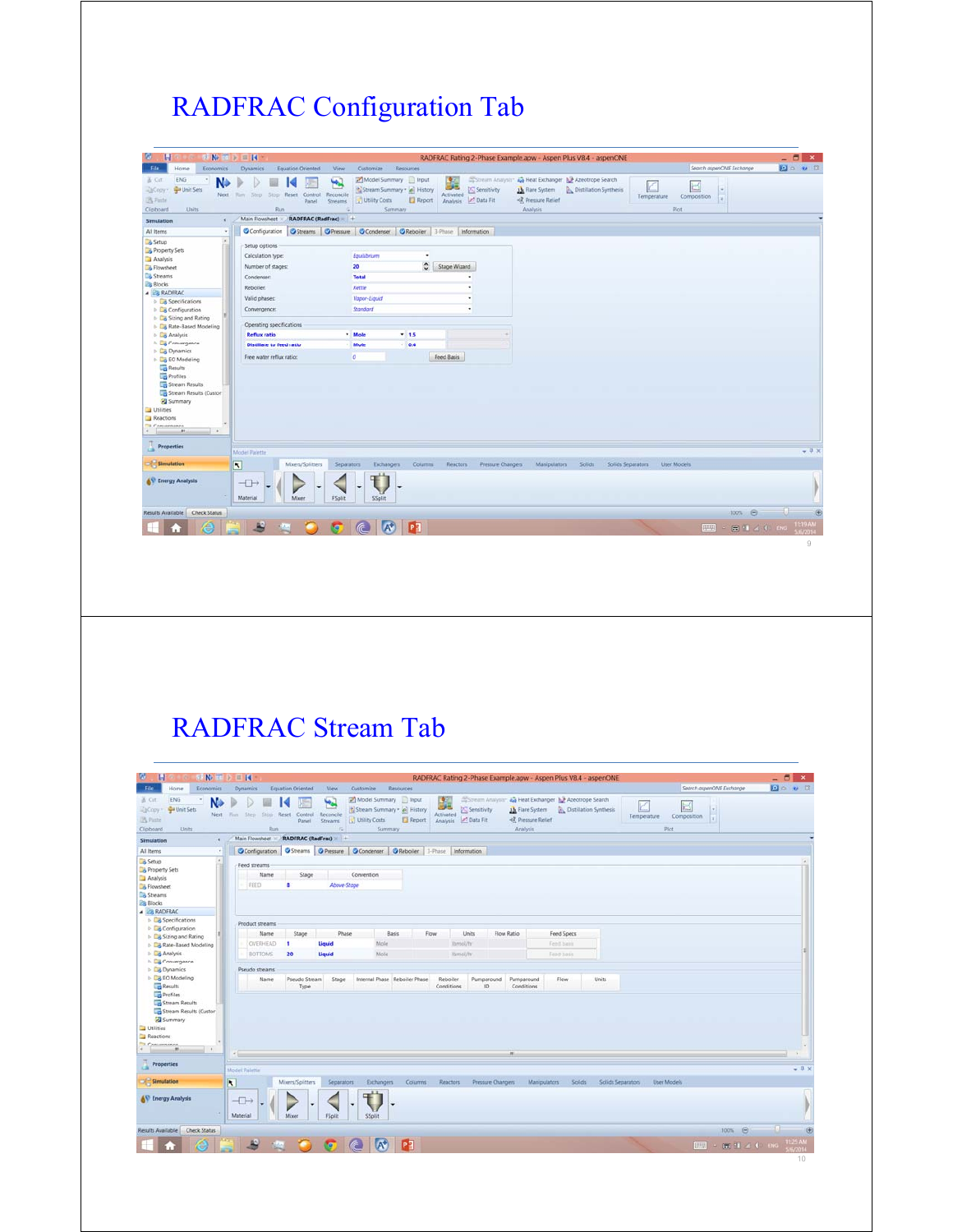## RADFRAC Pressure Tab

|                                                                                                   | $x^2$ No $x^2$ is $x^2$ in 14                                                             | RADFRAC Rating 2-Phase Example.apw - Aspen Plus V8.4 - aspenONE                                                                                                                                                                                                                                                        |                                                                          | $ \theta$ x  |
|---------------------------------------------------------------------------------------------------|-------------------------------------------------------------------------------------------|------------------------------------------------------------------------------------------------------------------------------------------------------------------------------------------------------------------------------------------------------------------------------------------------------------------------|--------------------------------------------------------------------------|--------------|
| File<br>Economics<br>Home                                                                         | <b>Equation Oriented</b><br><b>Wew</b><br><b>Dynamics</b>                                 | Customize<br>Resources                                                                                                                                                                                                                                                                                                 | Search aspenONE Exchange                                                 | <b>DOW B</b> |
| ENG<br>& Cut<br>٠<br><b>G</b> Unit Sets<br>23Copy<br><b>TS Paste</b><br>Clipboard<br><b>Units</b> | ₩.<br>Next Run Step<br>Sting Reset Control<br>Reconcile<br>Panel.<br>Streams<br>Ran<br>n. | Model Summary Input<br>Stream Analysis<br>æ.<br>44 Heat Exchanger & Azeotrope Search<br>理解<br>Sensitivity<br>Stream Summary * @ History<br><b>J.A.</b> Flare System<br><b>Distillation Synthesis</b><br>Activated<br><3, Pressure Relief<br>Utility Costs<br>Analysis <b>Data Fit</b><br>Report<br>Analysis<br>Summary | ÷<br>2<br>$\sim$<br>Add<br>Temperature<br>Custom<br>$ 1 $ Cirret<br>Pict |              |
| x<br>Simulation                                                                                   | Main Flowsheet<br><b>RADFRAC (RadFrac) +</b>                                              |                                                                                                                                                                                                                                                                                                                        |                                                                          |              |
| All Items<br>$\overline{\phantom{a}}$                                                             |                                                                                           | OConfiguration OStreams OPressure OCondenser OReboiler 3-Phase Information                                                                                                                                                                                                                                             |                                                                          |              |
| $\bullet$<br>Setup                                                                                |                                                                                           | ٠                                                                                                                                                                                                                                                                                                                      |                                                                          |              |
| Property Sets                                                                                     | <b>Pressure profile</b><br>View:                                                          |                                                                                                                                                                                                                                                                                                                        |                                                                          |              |
| Analysis                                                                                          | Pressure profile                                                                          |                                                                                                                                                                                                                                                                                                                        |                                                                          |              |
| <b>B</b> Flowsheet                                                                                | Stage<br>Pressure                                                                         |                                                                                                                                                                                                                                                                                                                        |                                                                          |              |
| Streams                                                                                           | atm                                                                                       |                                                                                                                                                                                                                                                                                                                        |                                                                          |              |
| <b>Zig Blocks</b>                                                                                 | ٠                                                                                         |                                                                                                                                                                                                                                                                                                                        |                                                                          |              |
| <b>4 28 RADFRAC</b>                                                                               | 13                                                                                        |                                                                                                                                                                                                                                                                                                                        |                                                                          |              |
| <b>De Specifications</b>                                                                          | 20                                                                                        |                                                                                                                                                                                                                                                                                                                        |                                                                          |              |
| Configuration                                                                                     |                                                                                           |                                                                                                                                                                                                                                                                                                                        |                                                                          |              |
| <b>E</b> Sizing and Rating                                                                        |                                                                                           | RADFRAC will do linear                                                                                                                                                                                                                                                                                                 |                                                                          |              |
| <b>E. Rate-Based Modeling</b>                                                                     |                                                                                           |                                                                                                                                                                                                                                                                                                                        |                                                                          |              |
| <b>b Co</b> Analysis                                                                              |                                                                                           |                                                                                                                                                                                                                                                                                                                        |                                                                          |              |
| <b>Convergence</b>                                                                                |                                                                                           | interpolation between stages                                                                                                                                                                                                                                                                                           |                                                                          |              |
| Dynamics<br><b>EQ EO Modeling</b>                                                                 |                                                                                           |                                                                                                                                                                                                                                                                                                                        |                                                                          |              |
|                                                                                                   |                                                                                           |                                                                                                                                                                                                                                                                                                                        |                                                                          |              |
| <b>Pesuits</b><br><b>Profiles</b>                                                                 |                                                                                           |                                                                                                                                                                                                                                                                                                                        |                                                                          |              |
| Stream Results                                                                                    |                                                                                           |                                                                                                                                                                                                                                                                                                                        |                                                                          |              |
| Stream Results (Custor                                                                            |                                                                                           |                                                                                                                                                                                                                                                                                                                        |                                                                          |              |
| Summary                                                                                           |                                                                                           |                                                                                                                                                                                                                                                                                                                        |                                                                          |              |
| Utilities                                                                                         |                                                                                           |                                                                                                                                                                                                                                                                                                                        |                                                                          |              |
| Reactions                                                                                         |                                                                                           |                                                                                                                                                                                                                                                                                                                        |                                                                          |              |
| <b>L. Crausensers</b>                                                                             |                                                                                           |                                                                                                                                                                                                                                                                                                                        |                                                                          |              |
| $\bullet$<br>$\sim$                                                                               |                                                                                           | .er-                                                                                                                                                                                                                                                                                                                   |                                                                          |              |
|                                                                                                   |                                                                                           |                                                                                                                                                                                                                                                                                                                        |                                                                          |              |
| <b>Properties</b>                                                                                 | <b>Model Palette</b>                                                                      |                                                                                                                                                                                                                                                                                                                        |                                                                          | $-9x$        |
|                                                                                                   |                                                                                           |                                                                                                                                                                                                                                                                                                                        |                                                                          |              |
| $\overline{\mathbf{N}}$<br>Simulation                                                             | Mixers/Splitters<br>Separators                                                            | <b>Manipulators</b><br>Exchangers<br>Columns<br><b>Reactors</b><br>Pressure Changers<br>Solids                                                                                                                                                                                                                         | Solids Separators<br><b>User Models</b>                                  |              |
|                                                                                                   |                                                                                           |                                                                                                                                                                                                                                                                                                                        |                                                                          |              |
| <b>AV Energy Analysis</b>                                                                         | $\neg$<br>۰<br>٠                                                                          |                                                                                                                                                                                                                                                                                                                        |                                                                          |              |
|                                                                                                   |                                                                                           |                                                                                                                                                                                                                                                                                                                        |                                                                          |              |
|                                                                                                   | Material<br>Mixer<br>FSplit                                                               | SSplit                                                                                                                                                                                                                                                                                                                 |                                                                          |              |
| Results Available Check Status                                                                    |                                                                                           |                                                                                                                                                                                                                                                                                                                        | 100% ©                                                                   | 30           |
|                                                                                                   |                                                                                           |                                                                                                                                                                                                                                                                                                                        |                                                                          |              |
| e                                                                                                 | A)<br>塩<br><b>C</b><br>$\left($<br>o                                                      | $\mathbf{P}$<br>$(A^+)$                                                                                                                                                                                                                                                                                                | $1.444$ $-1.444$ $-1.444$                                                | 1125 AM      |
|                                                                                                   |                                                                                           |                                                                                                                                                                                                                                                                                                                        |                                                                          |              |

## RADFRAC Condenser Tab

|                                                                                                                                                                          |    | <b>SNEPHR</b>                                                 |                                                                                            |                  |                            |                                      |                                         |                  |                 | RADFRAC Rating 2-Phase Example.apw - Aspen Plus V8.4 - aspenONE |                                                                                                               |                               |                   |                          |                  |                          | $-5$<br>$\mathbf{x}$ |
|--------------------------------------------------------------------------------------------------------------------------------------------------------------------------|----|---------------------------------------------------------------|--------------------------------------------------------------------------------------------|------------------|----------------------------|--------------------------------------|-----------------------------------------|------------------|-----------------|-----------------------------------------------------------------|---------------------------------------------------------------------------------------------------------------|-------------------------------|-------------------|--------------------------|------------------|--------------------------|----------------------|
| <b>File</b><br>Economics<br>Home                                                                                                                                         |    | <b>Dynamics</b>                                               | <b>Equation Oriented</b>                                                                   |                  | View                       | Customize                            | Resources                               |                  |                 |                                                                 |                                                                                                               |                               |                   |                          |                  | Search asperONE Exchange | <b>Do v 8</b>        |
| ENG<br>A Cut<br>Unit Sets<br><b>DOCODY</b><br><b>By Paste</b><br>Clipboard<br><b>Units</b>                                                                               | N. | Next Run Step Stop Reset Control Reconcile                    | ĸ<br>Run:                                                                                  | Panel            | ۳.<br><b>Streams</b><br>ь  | Model Summary Input<br>Utility Costs | Stream Summary * @ History<br>Summary   | <b>El Report</b> | r.<br>Activated | Sensitivity<br>Analysis C Data Fit                              | Stream Analysis*, An Heat Exchanger   Azeotrope Search<br>J.A. Flare System<br>+8 Pressure Relief<br>Analysis | <b>Distillation Synthesis</b> |                   | K<br>Temperature<br>Plot | ×<br>Composition | i wi<br>w                |                      |
| Simulation                                                                                                                                                               | k. | Main Flowsheet X                                              |                                                                                            |                  | <b>RADFRAC (RadFrac)</b> + |                                      |                                         |                  |                 |                                                                 |                                                                                                               |                               |                   |                          |                  |                          |                      |
| All items                                                                                                                                                                | ٠  |                                                               | O Configuration Streams O Pressure                                                         |                  |                            |                                      | Condenser CReboiler 3-Phase Information |                  |                 |                                                                 |                                                                                                               |                               |                   |                          |                  |                          |                      |
| Setup                                                                                                                                                                    |    |                                                               | Condenser specification                                                                    |                  |                            |                                      |                                         |                  |                 |                                                                 |                                                                                                               |                               |                   |                          |                  |                          |                      |
| Property Sets                                                                                                                                                            |    | O Temperature.                                                |                                                                                            |                  |                            |                                      | $\frac{1}{2}$                           | $\sim$           |                 |                                                                 |                                                                                                               |                               |                   |                          |                  |                          |                      |
| Analysis                                                                                                                                                                 |    |                                                               |                                                                                            |                  |                            |                                      |                                         |                  |                 |                                                                 |                                                                                                               |                               |                   |                          |                  |                          |                      |
| <b>B</b> Flowsheet                                                                                                                                                       |    |                                                               | C Distillate vapor fraction:                                                               |                  |                            | <b>Mass</b>                          | $-0$                                    |                  |                 |                                                                 |                                                                                                               |                               |                   |                          |                  |                          |                      |
| Streams                                                                                                                                                                  |    |                                                               | Subcooling specification                                                                   |                  |                            |                                      |                                         |                  |                 |                                                                 |                                                                                                               |                               |                   |                          |                  |                          |                      |
| <b>Ba Blocks</b><br><b>A B RADFRAC</b>                                                                                                                                   |    |                                                               | Subcooled temperature                                                                      |                  | ٠                          |                                      | . F                                     | ۰                |                 |                                                                 |                                                                                                               |                               |                   |                          |                  |                          |                      |
| <b>E</b> Specifications                                                                                                                                                  |    |                                                               |                                                                                            |                  |                            |                                      |                                         |                  |                 |                                                                 |                                                                                                               |                               |                   |                          |                  |                          |                      |
| <b>E</b> Configuration<br><b>B</b> Sizing and Rating                                                                                                                     |    |                                                               | <sup>9</sup> Both reflux and liquid distillate are subcooled<br>O Only reflux is subcooled |                  |                            |                                      |                                         |                  |                 |                                                                 |                                                                                                               |                               |                   |                          |                  |                          |                      |
| Rate-Based Modeling                                                                                                                                                      |    | Utility specification                                         |                                                                                            |                  |                            |                                      |                                         |                  |                 |                                                                 |                                                                                                               |                               |                   |                          |                  |                          |                      |
| <b>D</b> Analysis                                                                                                                                                        |    | Utility:                                                      |                                                                                            |                  |                            |                                      |                                         | ۰                |                 |                                                                 |                                                                                                               |                               |                   |                          |                  |                          |                      |
| <b>Convergence</b>                                                                                                                                                       |    |                                                               |                                                                                            |                  |                            |                                      |                                         |                  |                 |                                                                 |                                                                                                               |                               |                   |                          |                  |                          |                      |
| <b>ED</b> EO Modeling                                                                                                                                                    |    |                                                               |                                                                                            |                  |                            |                                      |                                         |                  |                 |                                                                 |                                                                                                               |                               |                   |                          |                  |                          |                      |
| $101 -$<br>$\overline{\phantom{a}}$                                                                                                                                      |    | Model Palette                                                 |                                                                                            |                  |                            |                                      |                                         |                  |                 |                                                                 |                                                                                                               |                               |                   |                          |                  |                          | $-9.30$              |
| <b>Results</b><br><b>Profiles</b><br>Stream Results<br>Stream Results (Custor<br>Summary<br>Utilities<br>Reactions<br><b>Comments</b><br><b>Properties</b><br>Simulation |    |                                                               |                                                                                            | Mixers/Splitters | Separators                 |                                      | Exchangers                              | Columns          | Reactors        | Pressure Changers                                               | Manipulators                                                                                                  | <b>Solids</b>                 | Solids Separators | User Models              |                  |                          |                      |
| <b>AV Energy Analysis</b>                                                                                                                                                |    | $\overline{\mathbf{N}}$<br>$\overline{\bigoplus}$<br>Material | Mixer                                                                                      |                  | FSplit                     | ۰<br>SSplit                          |                                         |                  |                 |                                                                 |                                                                                                               |                               |                   |                          |                  |                          |                      |
| Results Available Check Status                                                                                                                                           |    |                                                               |                                                                                            |                  |                            |                                      |                                         |                  |                 |                                                                 |                                                                                                               |                               |                   |                          |                  | 100% ©                   | $-1$                 |
|                                                                                                                                                                          |    | 馬                                                             |                                                                                            |                  |                            |                                      | P <sub>3</sub>                          |                  |                 |                                                                 |                                                                                                               |                               |                   |                          | <b>FEED</b>      | $-1140$ HO               | 11:26 AM             |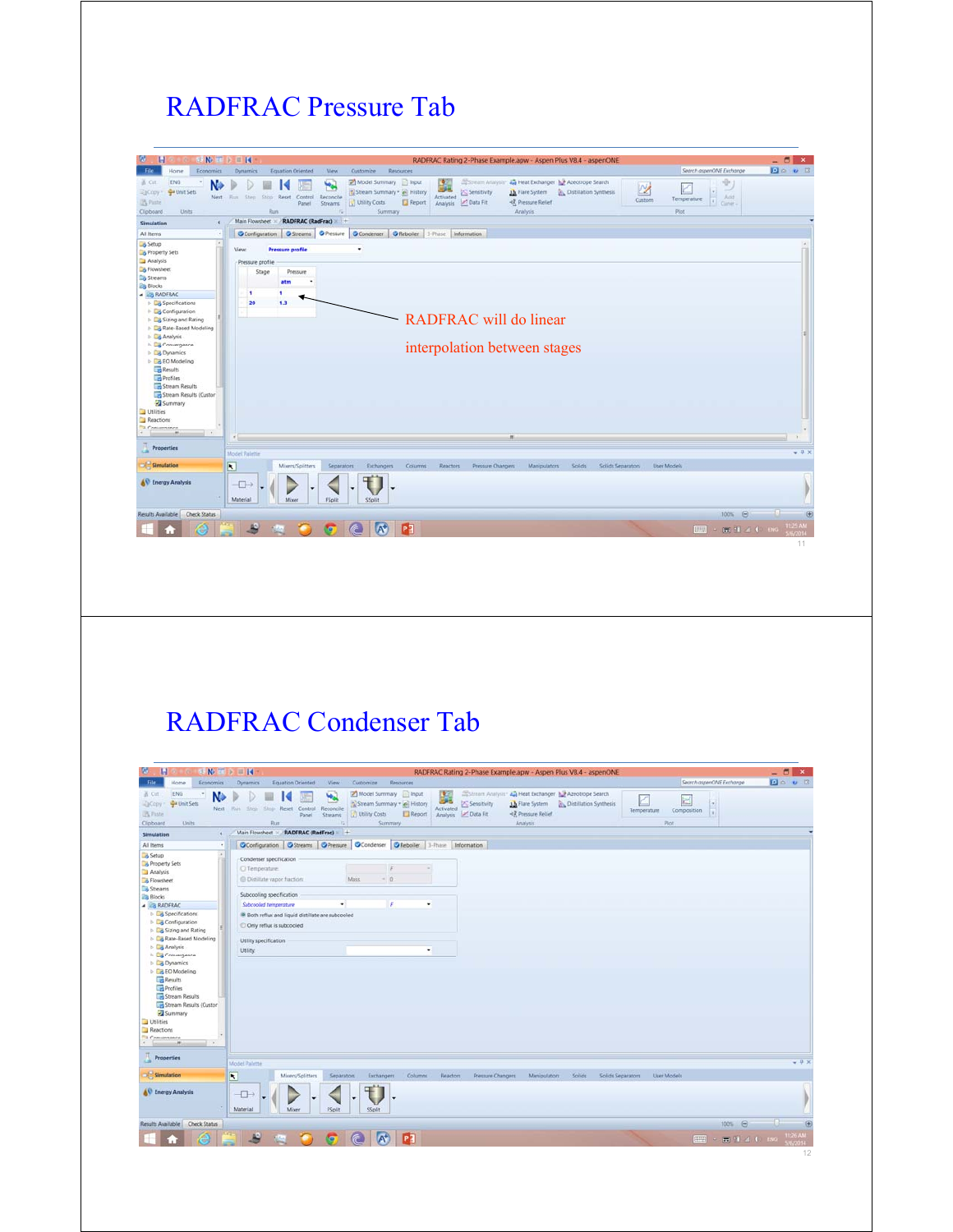### Comparing DISTL with RADFRAC Results

DISTL Results:

 $x<sub>butane</sub> = 0.998 (mass) overhead$  $x_{\text{toluene}} = 0.149 \text{ (mass)}$  bottoms  $T_{TOP}$  = 20.8 °F,  $T_{BOTTOM}$  = 127.9 °F  $Q_{\text{TOP}}$  = -2.99 MMBtu/hr,  $Q_{\text{BOTTOM}}$  = 1.26 MMBtu/hr

**RADFRAC Results:** 

 $x<sub>butane</sub> = 0.993$  (mass) overhead  $x_{\text{toluene}} = 0.149 \text{ (mass) }$ bottoms  $T_{\text{TOP}} = 20.9 \text{ °F}, T_{\text{BOTTON}} = 127.4 \text{ °F}$  $Q<sub>TOP</sub> = -2.97 MMBtu/hr, Q<sub>BOTTOM</sub> = 1.24 MMBtu/hr$ 

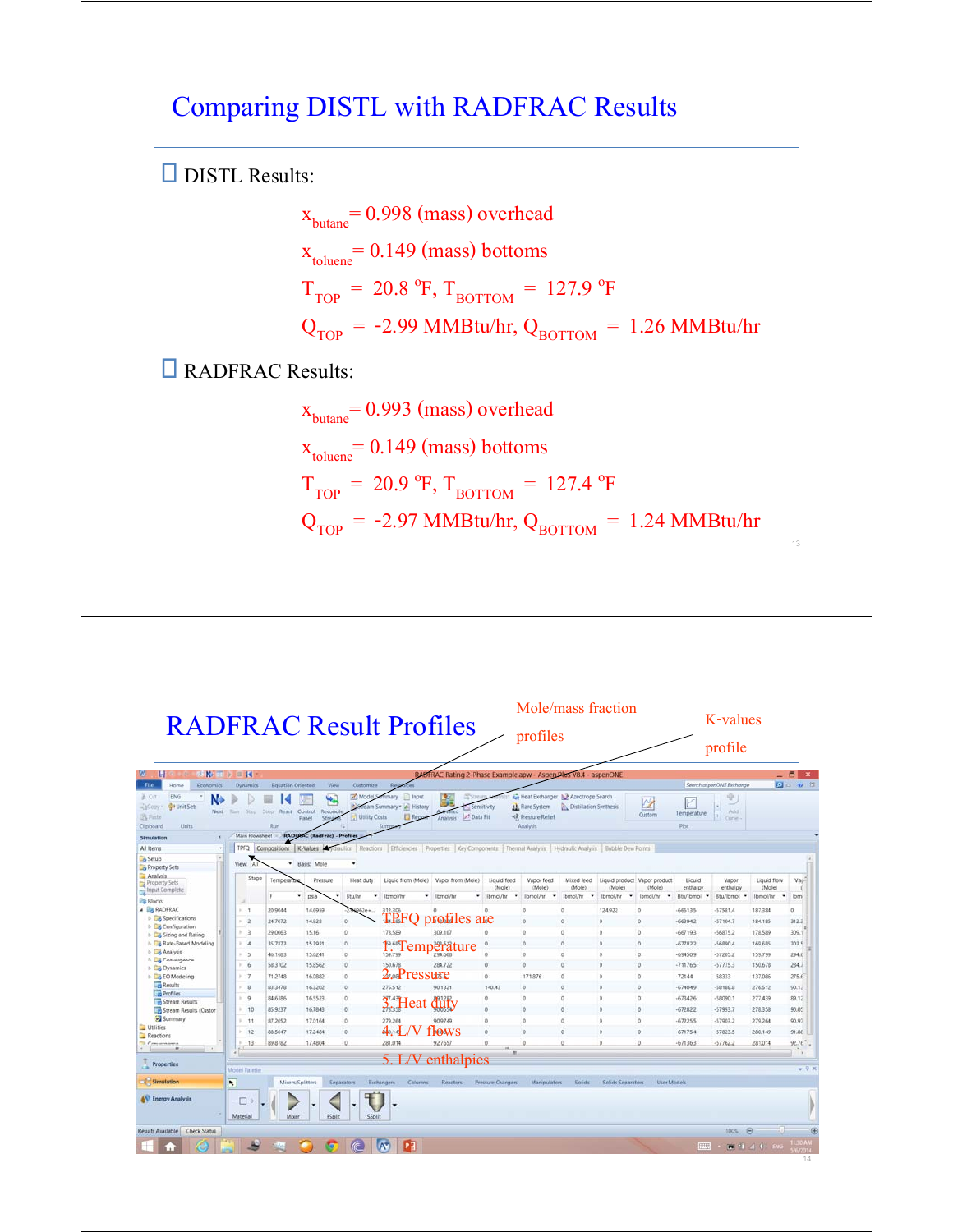## RADFRAC Result Profiles



 $n+1$ 

 $\mathbf{m}$ 

 $n+1$ 

n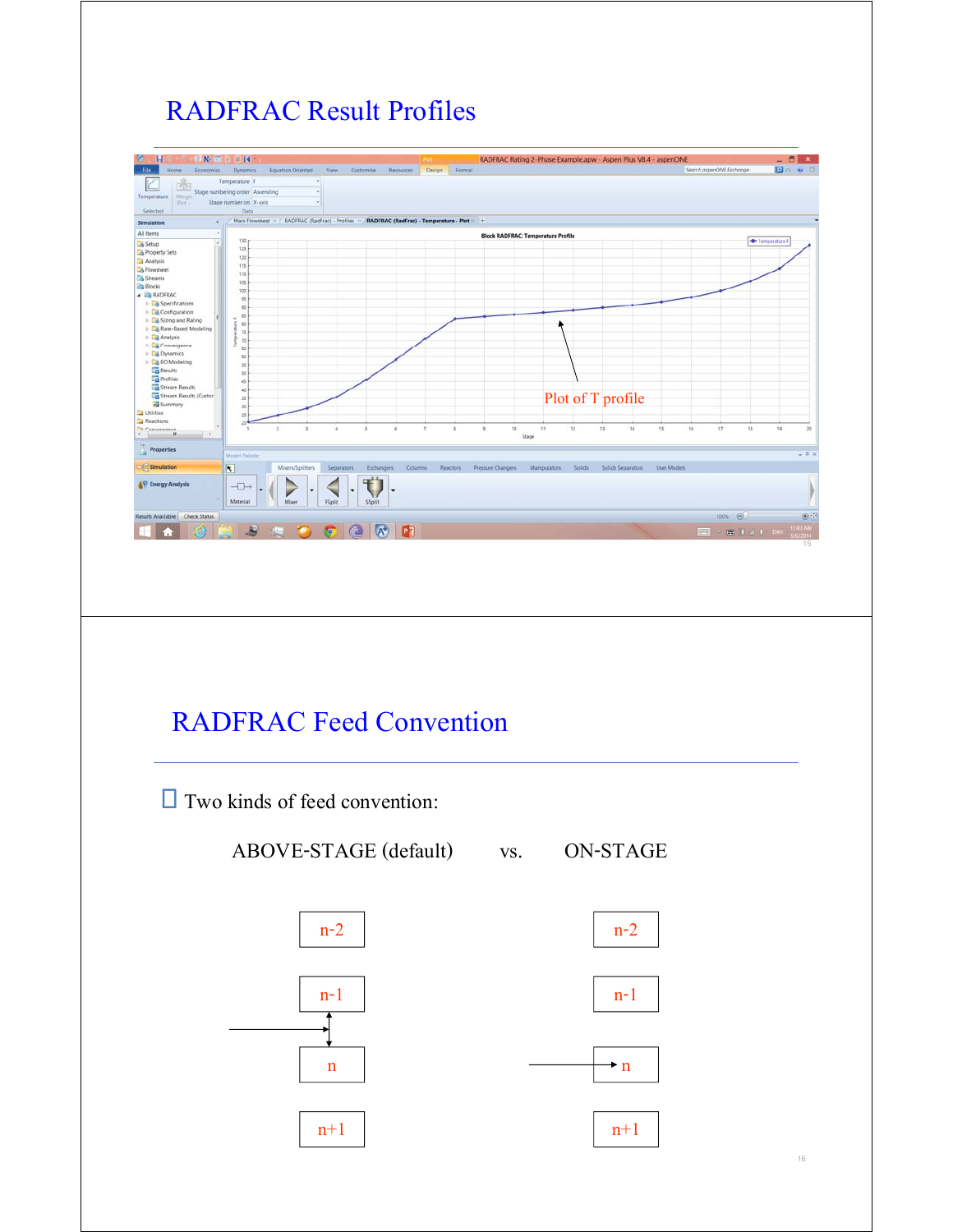## RADFRAC Feed Convention (Cont'd)

 $\Box$  Column with a gas feed to the bottom



If Feed convention = ABOVE-STAGE, specify which tray location?

If Feed convention = ON-STAGE, specify which tray location?

## RADFRAC Feed Convention (Cont'd)

 $\Box$  When a column is large with many trays, both feed conventions give similar results.

 $\Box$  However, ON-STAGE feed convention is preferred when the feed is known to be one-phase.

 $\square$  Save flash calculations

 $\Box$  Avoid flash problems with supercritical systems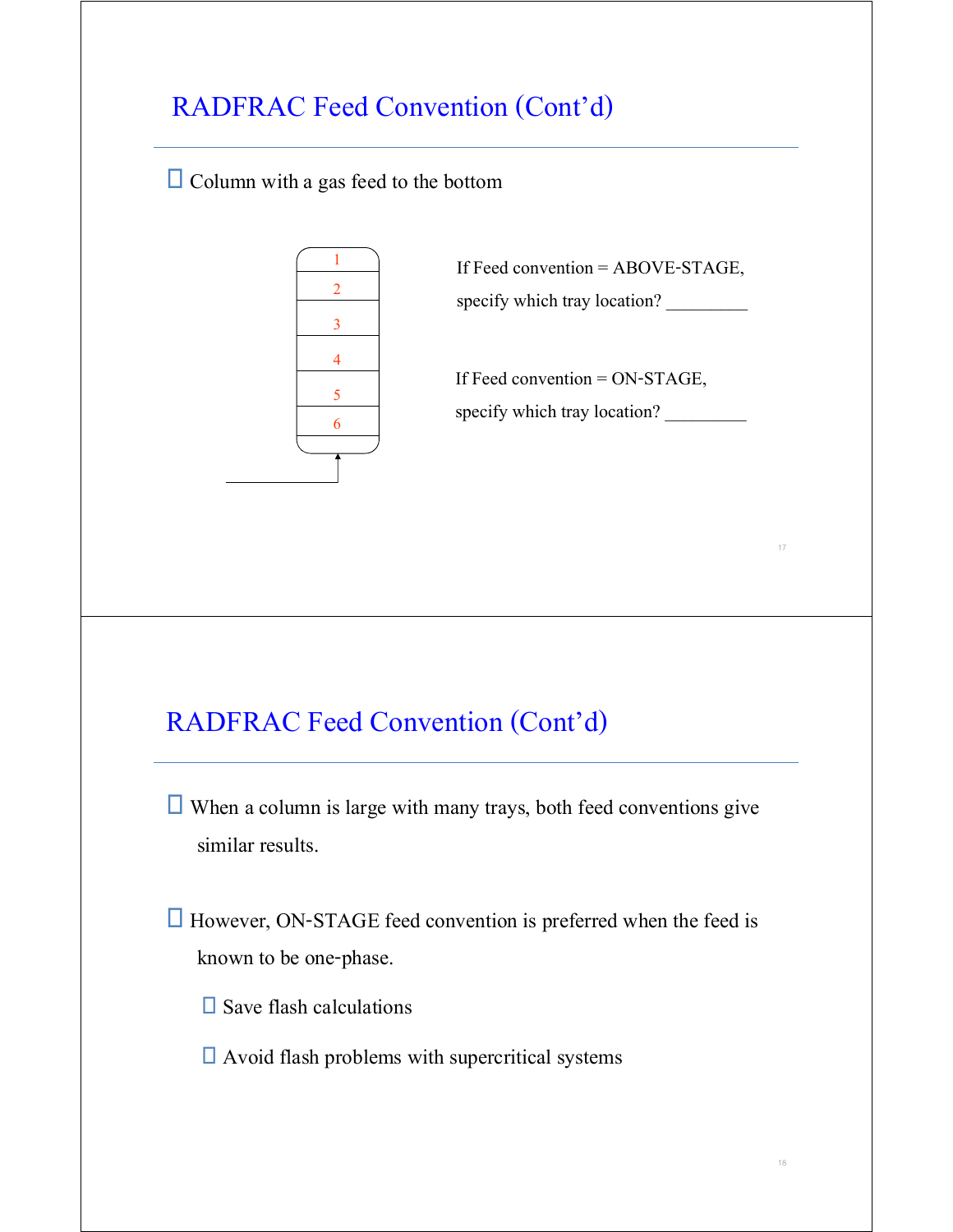### More Tips about Column Specifications

Boil-up ratio and reflux ratio should never be set to zero

 $\Box$  For columns with no condenser, set Condenser = None in the

Configuration tab.

 $\Box$  For columns with no reboiler, set Reboiler = None

 $\Box$  When noncondensable gases are present in the column feed:

– A partial condenser should be specified.

– The value for Distillate Vapor Fraction in Condenser tab should be entered such that it takes out all the gases in the vapor distillate.

### More Tips about Column Specifications

 $\Box$  Flow rate specifications are in general preferred over duty specifications, especially for wide-boiling systems.

 $\Box$  Use of distillate to feed or bottom to feed ratios:

- Convenient specification when feed flow is not known
- Provides an easier means of supplying initial guess and lower/upper limits for distillate/bottoms flow rate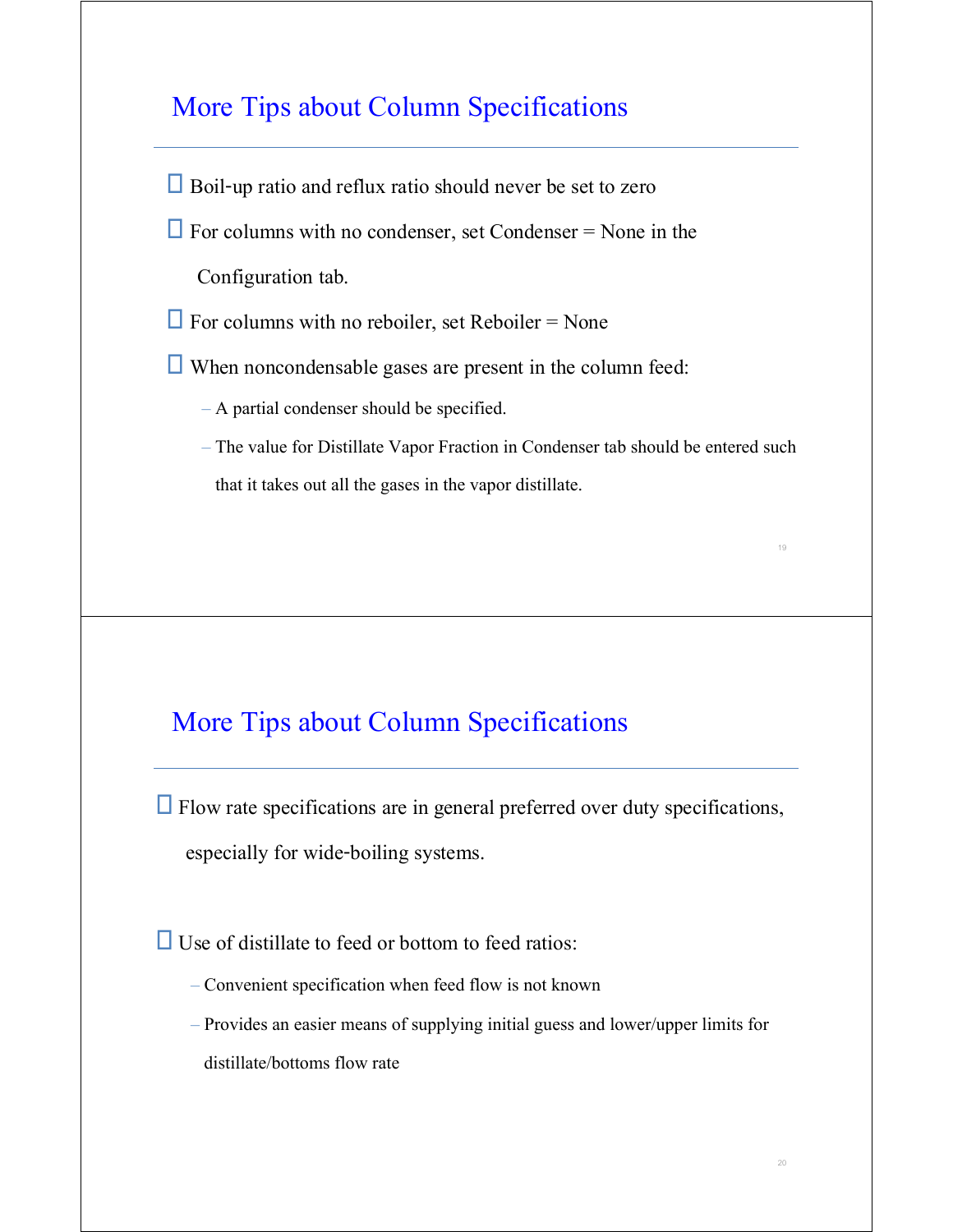### Some Examples of Column Specifications



### Some More Examples



- 1. Create a vapor distillate stream as an overhead product in Graphics
- 2. Condenser = None
- 3. Distillate flow = 100
- 4. Create a liquid feed entering Stage 1



- 1. Create a liquid distillate stream and a vapor distillate as overhead products in Graphics
- 2. Distillate flow = 200
- 3. Condenser = Partial-Vapor-Liquid
- 4. Reboiler = None
- 5. Distillate vapor fraction = 0.5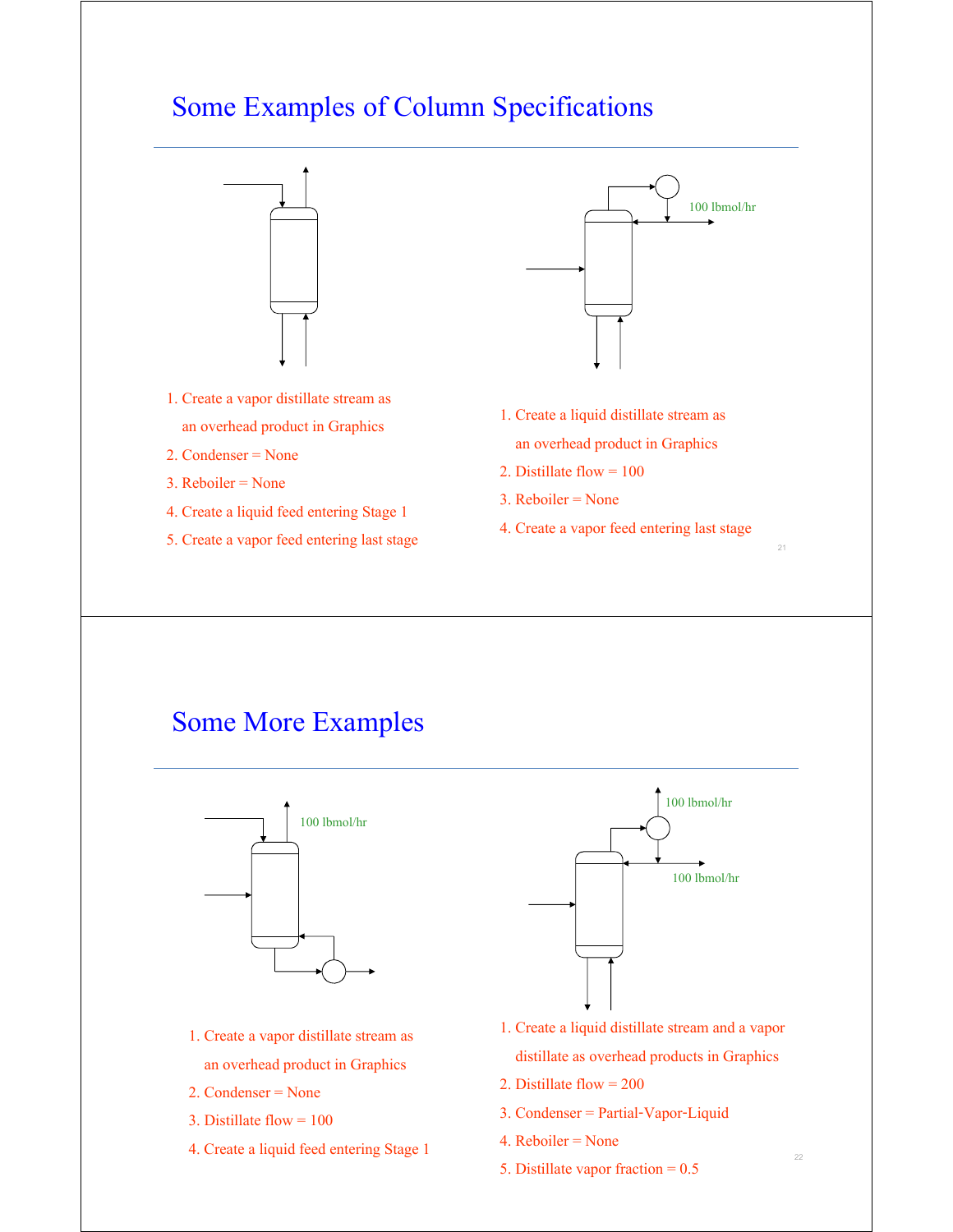### RADFRAC Convergence

A convergence scheme must be specified to solve RADFRAC

– Specified in the Configuration tab and Convergence folder of RADFRAC

(defaults are present)

– Consists of 2 major parts:

- 1. Underlying convergence algorithm
- 2. Initialization method (for T and x-y initial-guess profiles)

### RADFRAC Convergence (Cont'd)

Available schemes are:

- Standard (default)
	- Uses the Standard algorithm which implements the inside-out algorithm developed by

Dr. Joseph Boston of Aspen Technology

- Initialization method is Standard too.
- Should always be tried first
- Strongly Non-ideal Liquid
	- Uses the Nonideal algorithm, and the initialization method is Standard
	- Recommended for highly nonideal 2-phase columns in which slow convergence is encountered using the Standard algorithm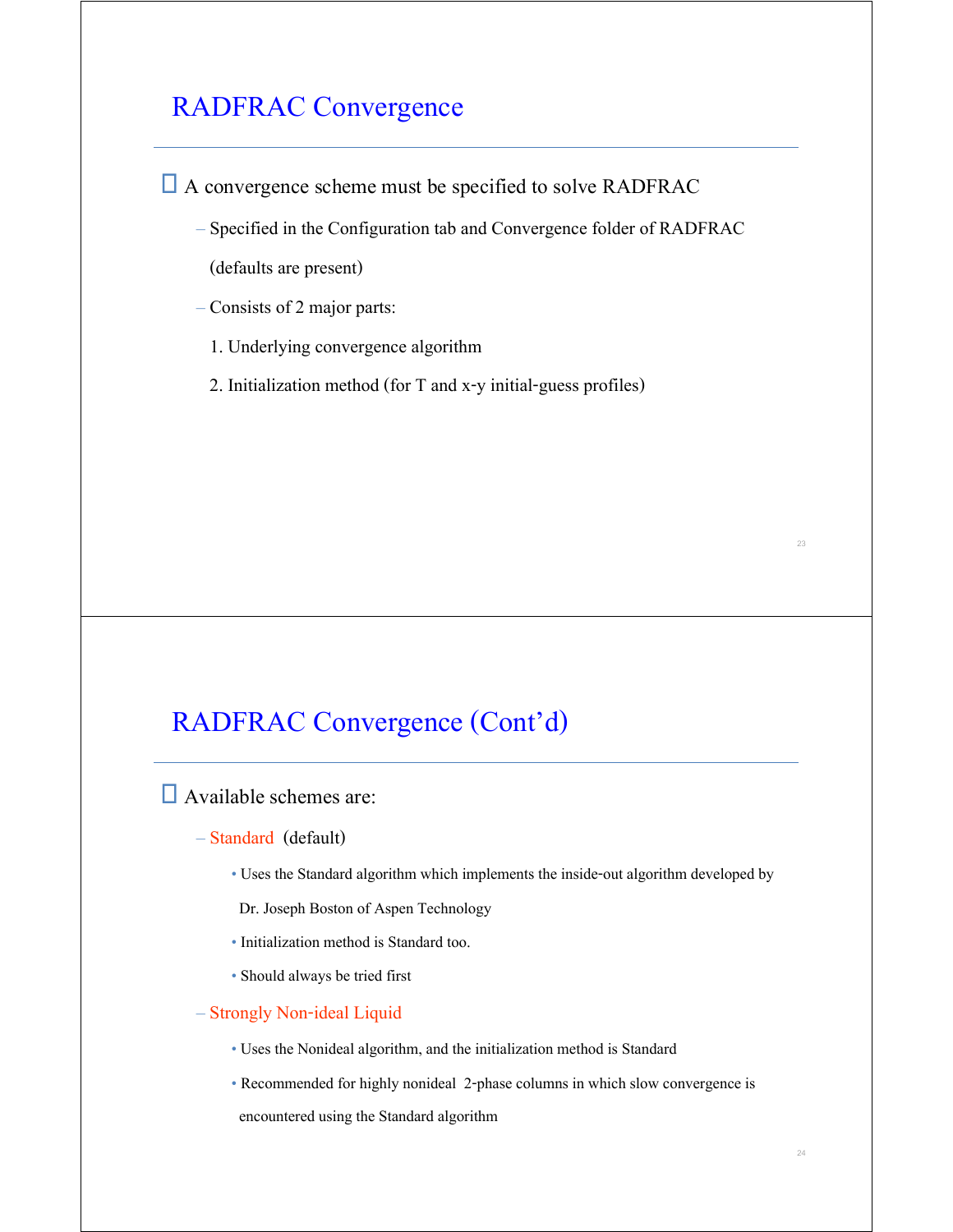### RADFRAC Convergence (Cont'd)

#### – Petroleum/Wide-boiling

- Uses the Sum-Rates algorithm, and the initialization method is Standard
- Recommended for petroleum/petrochemical applications involving wide-boiling mixtures and many components and design-specs

#### – Azeotropic

- Uses the Newton algorithm, and the initialization method is Azeotropic
- Recommended for 2-phase azeotropic distillation columns, such as ethanol dehydration using benzene as the entrainer

#### – Cryogenic

- Uses the Standard algorithm, but the initialization method is Cryogenic
- Recommended for cryogenic applications such as air separation

### RADFRAC Convergence (Cont'd)

#### – Custom

- Customized by users
- User can mix/match algorithm and initialization method in the Basic sheet of the

Convergence folder.

- For example, specify to use the Standard algorithm and Azeotropic as the initialization method.
- Should only be used by advanced users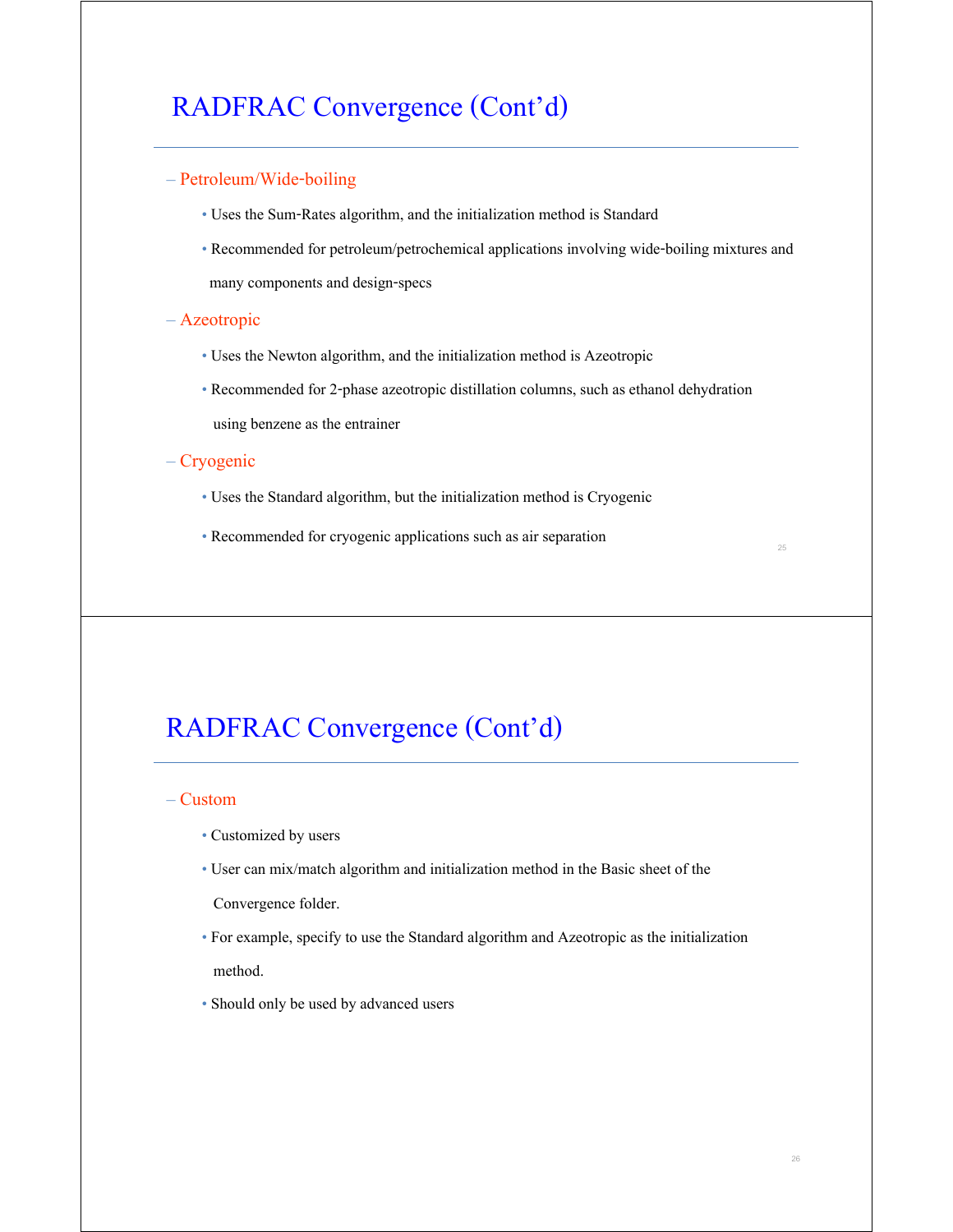### RADFRAC Standard Initialization Strategy

- $\Box$  Combines all the feeds into one composite stream
- $\Box$  Performs a flash calculation on this composite stream to obtain a vapor and a liquid composition
- $\Box$  Uses this V/L composition for all trays as the initial guess
- $\Box$  Performs a bubble-point calculation and a dew-point calculation of the composite feed

27

28

- $T_{\text{TOP}} = T_{\text{BUBBLE}}$ , and  $T_{\text{BOTTOM}} = T_{\text{DEW}}$  are used as initial guesses
- $\Box$  The temperature estimates for all trays in between are linearly interpolated between  $T_{\text{BURBLE}}$  and  $T_{\text{DEW}}$ .

### Initial Estimates

 $\Box$  3 kinds of estimates users can enter as initial guesses:

- $-$  T, x-y, and V/L
- Specified via the Estimates folder

 $\Box$  Guidelines for estimates:

- Estimates for temperature and compositions are generally not required.
- Temperature estimates should be supplied for absorber/stripper columns, overriding the default estimates.
- Liquid and vapor flow estimates may be needed for absorber/stripper columns.
- Composition estimates may be necessary for some highly nonideal systems or extremely wide-boiling systems.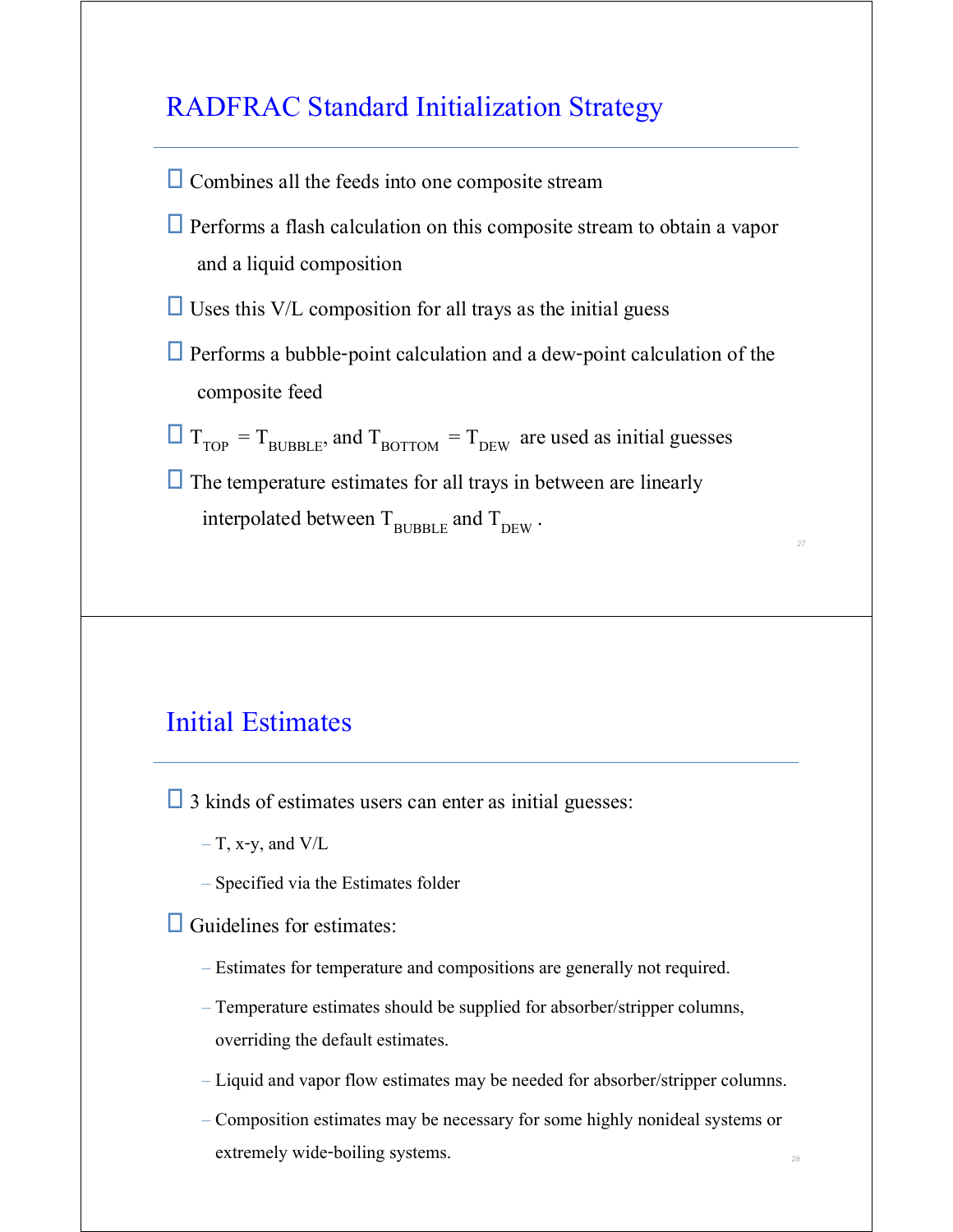### RADFRAC: 2-Phase Design Mode

- $\Box$  RADFRAC has a built-in design mode (equivalent to an external design-spec).
- Allowed design specifications include:
	- Purity of any stream (mass and mole fractions, etc.)
	- Recovery of any group of components in any product stream
	- Flow of any group of components in a product or internal stream
	- Flow ratio of any group of components in any internal stream to any other internal stream or product stream
	- Temperature of any stage

### RADFRAC: 2-Phase Design Mode (Cont'd)

- Property value, difference, and ratio for any internal or product stream
- Distillate flow
- Bottoms flow
- Reflux flow
- Boilup rate
- Reflux ratio
- Boilup ratio
- Condenser duty
- Reboiler duty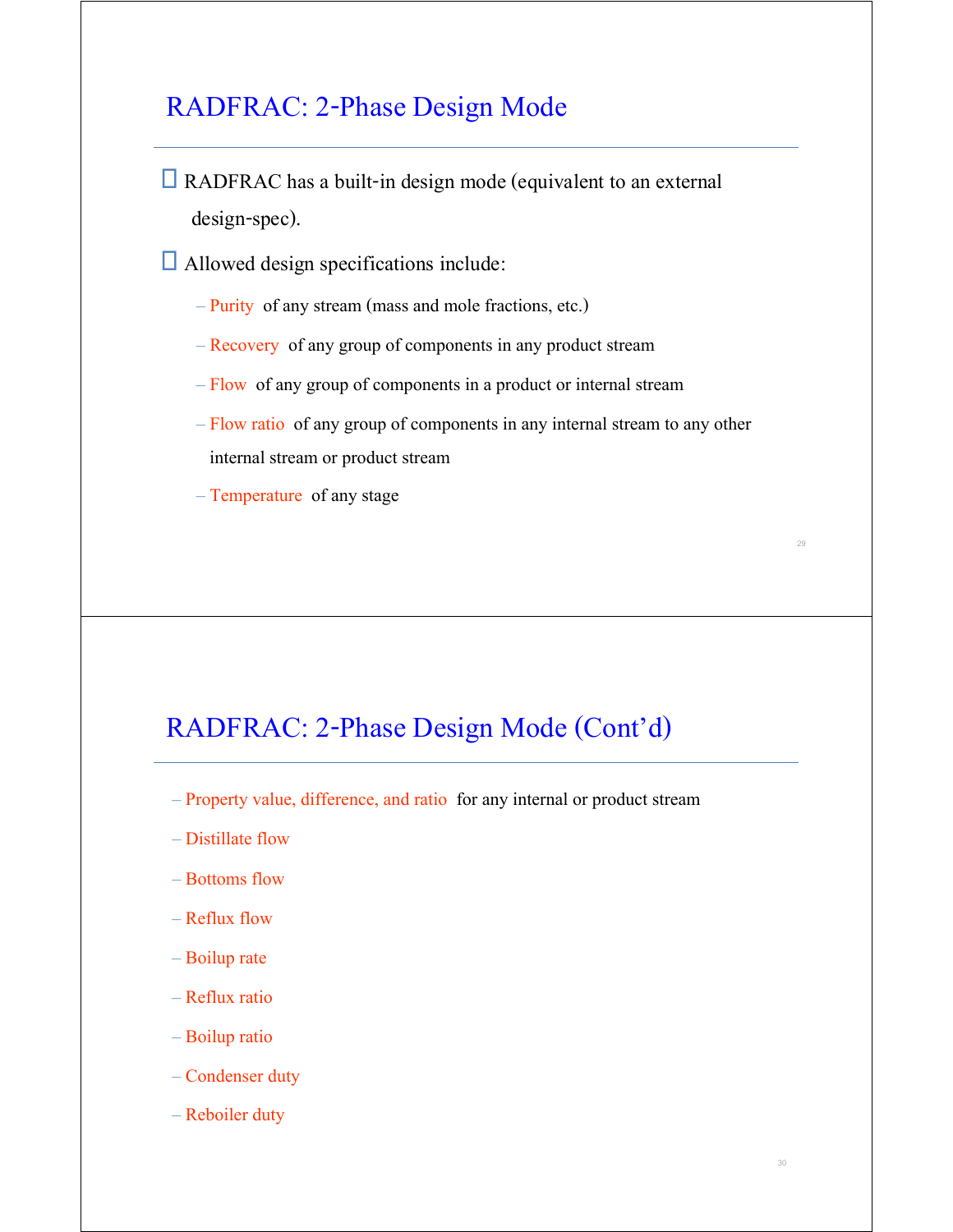### RADFRAC: 2-Phase Design Mode (Cont'd)

 $\Box$  For each design target, there should be a corresponding manipulated variable.

 $\Box$  Valid manipulated variables are those whose values were specified in the RADFRAC block

- Examples: Reflux ratio, distillate flow, and feed rate
- The specified values are treated as initial guesses

 $\Box$  Use Vary folder to specify the manipulated variables

 $\Box$  Use Design Specs folder to specify the desired design values

### RADFRAC Design-Mode Example

- □ Example of Separation of Hydrocarbons Revisited
- $\Box$  Recall that  $\mathbf{x}_{\text{Butane}} = 0.993$  (mass fraction) in overhead
- $\square$  Suppose our desired product purity is 0.999.
- $\Box$  Impose an internal design-spec to achieve this target.
- $\Box$  Question: what column parameters can we adjust?
	- Reflux flow?
	- Reflux ratio?
	- Distillate flow?
	- Condenser duty?
	- Distillate to feed ratio?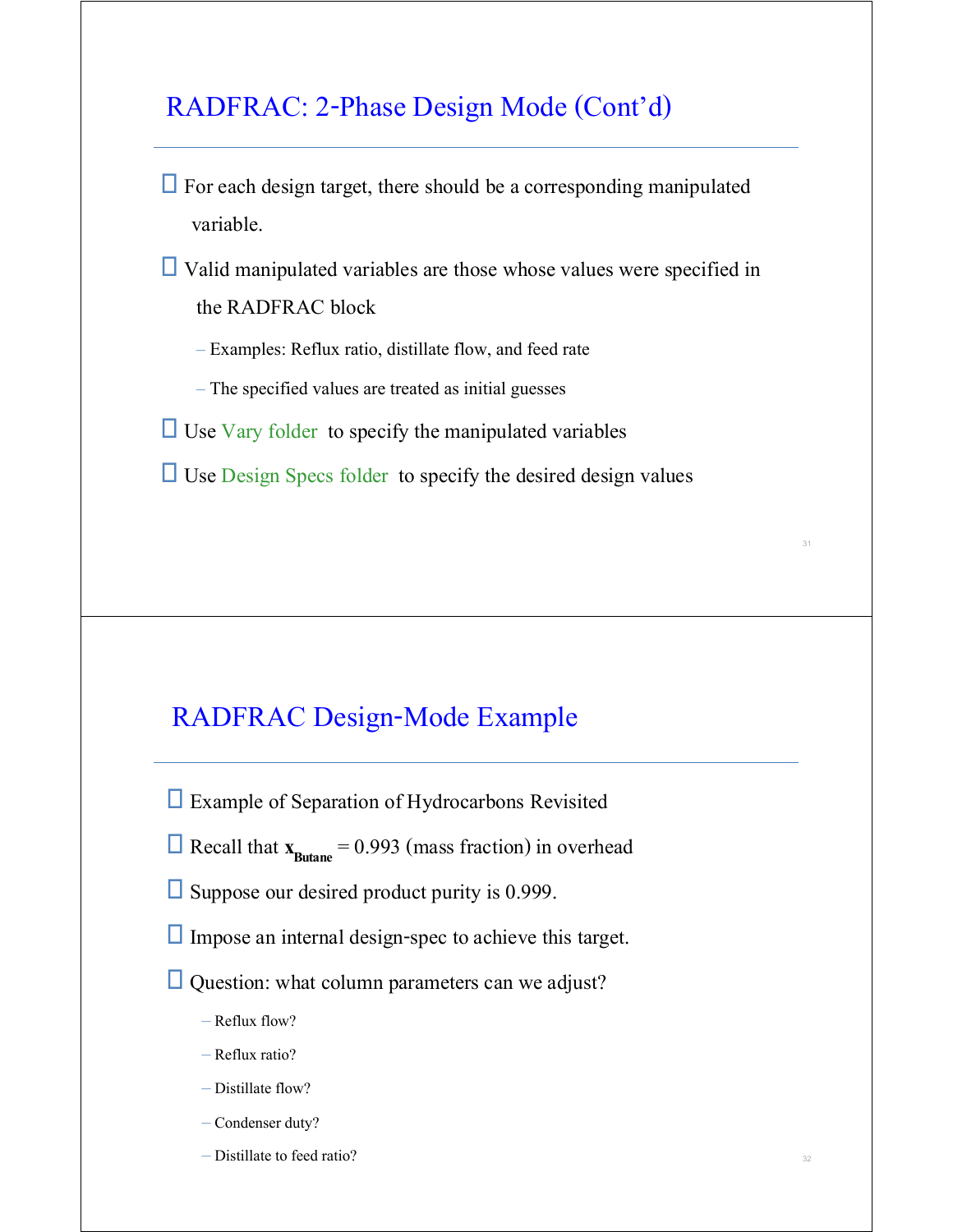### RADFRAC Design-Mode Example (Cont'd)

 $\square$  Say we adjust the reflux ratio. Note that the specified value of 1.50 becomes an initial guess in RADFRAC's design-spec.



## Manipulated Variable is Reflux Ratio

| 经股票卡目线                                                                                                            |                                                                                                                                                                                       | RADFRAC Design 2-Phase Example.apw - Aspen Plus V8.4 - aspenONE                                                                                                                                                                      | $-5$<br>$\mathbf x$   |
|-------------------------------------------------------------------------------------------------------------------|---------------------------------------------------------------------------------------------------------------------------------------------------------------------------------------|--------------------------------------------------------------------------------------------------------------------------------------------------------------------------------------------------------------------------------------|-----------------------|
| Economics<br>Home                                                                                                 | Equation Oriented<br>View<br>Customize<br>Resources<br><b>Dynamics</b>                                                                                                                | Search asperIONE Exchange                                                                                                                                                                                                            | <b>D</b> = <b>W</b> B |
| ENG<br>$K$ Cut<br>N<br><sup>th</sup> Unit Sets<br><b>DCopy</b><br>Next<br>UPS Firste<br>Clipboard<br><b>Units</b> | Model Summary nput<br>ш.<br>Stream Summary * all History<br>Step.<br>Stop Reset Control Reconcile<br>Flairs.<br>Utility Costs<br>Report<br>Panel<br><b>Streams</b><br>Run:<br>Summary | Stream Analysis: 23 Heat Exchanger & Azeotrope Search<br>Sensitivity<br><b>Distillation Synthesis</b><br>J.A. Flare System<br>Activated<br>Temperature<br>Composition<br>l vi<br><b>Data Fit</b><br><br>Analysis<br>Analysis<br>Plot |                       |
| ×<br>Simulation                                                                                                   | <b>RADFRAC Specifications Vary - 1</b><br>Main Flowsheet X                                                                                                                            |                                                                                                                                                                                                                                      |                       |
| All items                                                                                                         | <b>O</b> Specifications<br>Components Results                                                                                                                                         |                                                                                                                                                                                                                                      |                       |
| $\triangleright$ $\square$ Setup<br>> De Property Sets<br>Analysis                                                | Adjusted variable<br><b>Reflux ratio</b><br>Type:                                                                                                                                     | Maximum step size: default to 10%                                                                                                                                                                                                    |                       |
| <b>B</b> Flowsheet<br>> Ca Streams                                                                                | Upper and lower bounds                                                                                                                                                                |                                                                                                                                                                                                                                      |                       |
| 4 <b>By Blocks</b><br><b>4 EB RADFRAC</b>                                                                         | 1.5<br>Lower bound:<br>$\overline{\mathbf{z}}$<br>Upper bound:                                                                                                                        | of (Upper bound - Lower bound)                                                                                                                                                                                                       |                       |
| <b>A Ex</b> Specifications<br>G Setup<br>Specification Su                                                         | Optional<br>Maximum step size:                                                                                                                                                        |                                                                                                                                                                                                                                      |                       |
| > Design Specifical<br>4 <b>By Vary</b><br>四个                                                                     |                                                                                                                                                                                       |                                                                                                                                                                                                                                      |                       |
| <b>a</b> Efficiencies<br><b>Q</b> Properties<br><b>G</b> Reactions                                                |                                                                                                                                                                                       |                                                                                                                                                                                                                                      |                       |
| <b>G</b> Block Options<br>User Subroutine                                                                         | Vary folder for                                                                                                                                                                       |                                                                                                                                                                                                                                      |                       |
| <b>E</b> Configuration<br>> Lis Sizing and Rating<br>> Le Rate-Based Modeli                                       | defining manipulated                                                                                                                                                                  |                                                                                                                                                                                                                                      |                       |
| > Lis Analysis<br><b>1 PM CAMIMANA</b>                                                                            | variables                                                                                                                                                                             |                                                                                                                                                                                                                                      |                       |
| Properties                                                                                                        | Model Palette                                                                                                                                                                         |                                                                                                                                                                                                                                      | $-9$ X                |
| Simulation                                                                                                        | $\overline{\mathbf{r}}$<br>Mixers/Splitters<br><b>Separators</b><br>Exchangers<br><b>Columns</b>                                                                                      | Pressure Changers<br>Manipulators<br><b>Solids</b><br>Solids Separators<br>User Models<br>Reactors                                                                                                                                   |                       |
| <b>AV Energy Analysis</b>                                                                                         | $\neg$<br>Material<br>Mixer<br><b>FSplit</b><br>SSplit                                                                                                                                |                                                                                                                                                                                                                                      |                       |
|                                                                                                                   |                                                                                                                                                                                       |                                                                                                                                                                                                                                      |                       |
| <b>Check Status</b><br>Results Available                                                                          |                                                                                                                                                                                       | 100% @                                                                                                                                                                                                                               |                       |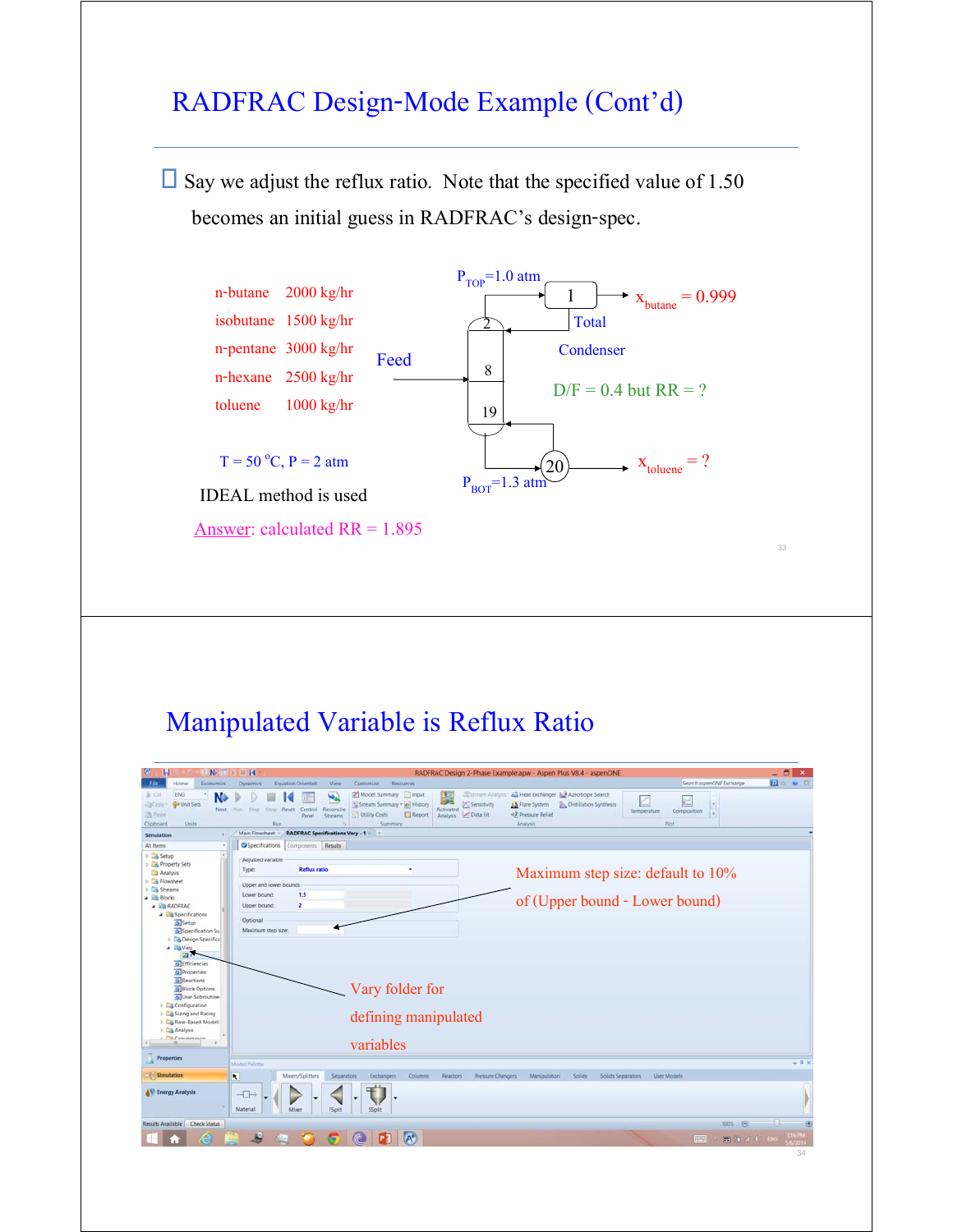

## RADFRAC: 3-Phase Calculation Options

 $\Box$  Valid phases in the Configuration tab:

- Vapor-Liquid (default)
	- 2-phase calculations
- Vapor-Liquid-Liquid
	- 3 phases (vapor and 2 liquid phases) are considered in column calculations.
	- No assumptions are made about the nature of the two liquid phases.
	- Decanters may be associated with any stage.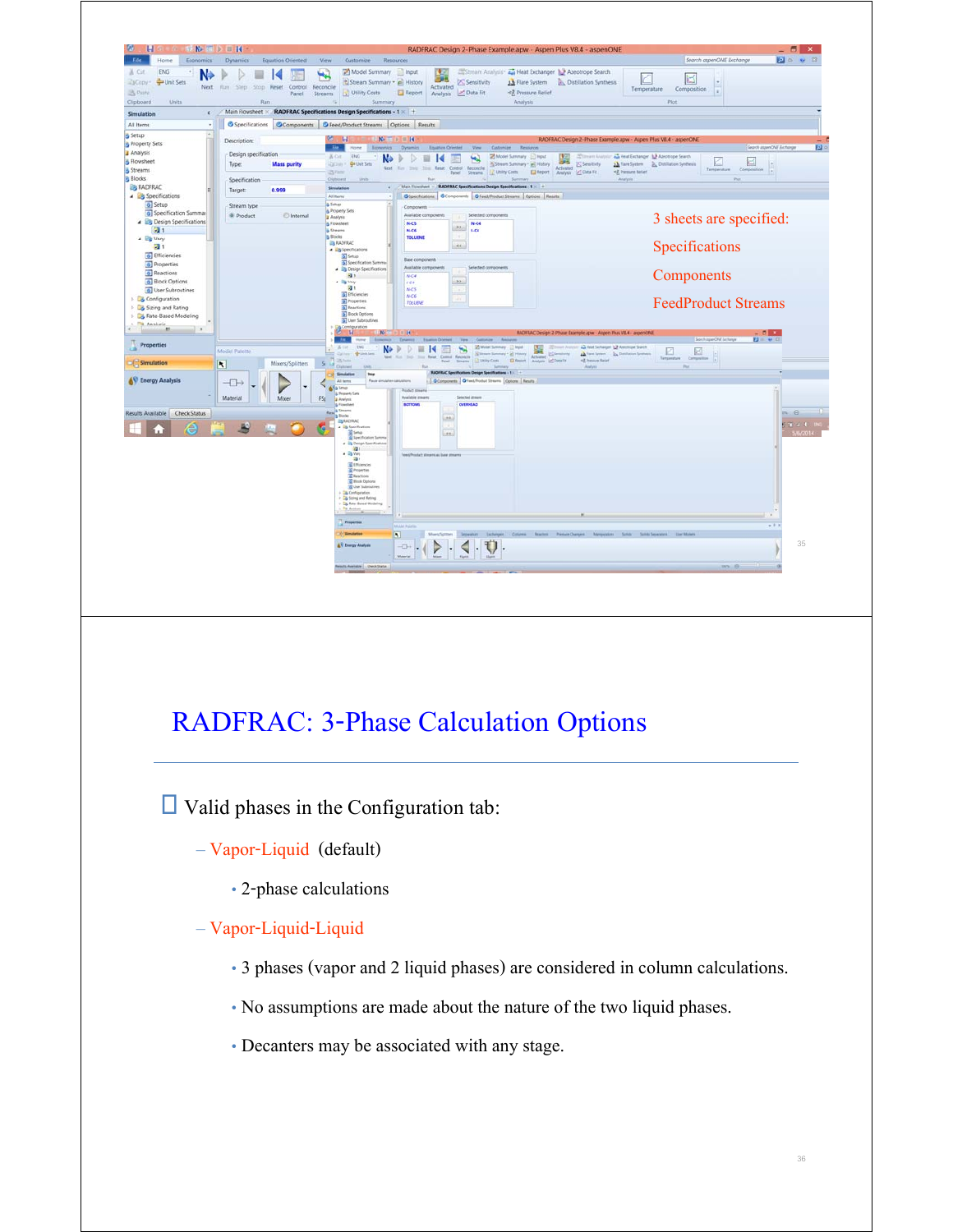### RADFRAC: 3-Phase Calculation Options (Cont'd)

#### – Vapor-Liquid-FreeWaterCondenser

• 3 phases (vapor, organic, and free water) are considered in condenser calculations.

- Free water may be decanted from the condenser.
- Vapor-Liquid-FreeWaterAnyStage
	- 3 phases (vapor, organic, and free water) are considered in column calculations

(i.e. on all stages).

• Decanters may be associated with any stage.

### RADFRAC 3-Phase Example: **n**-Butanol-Water Separation

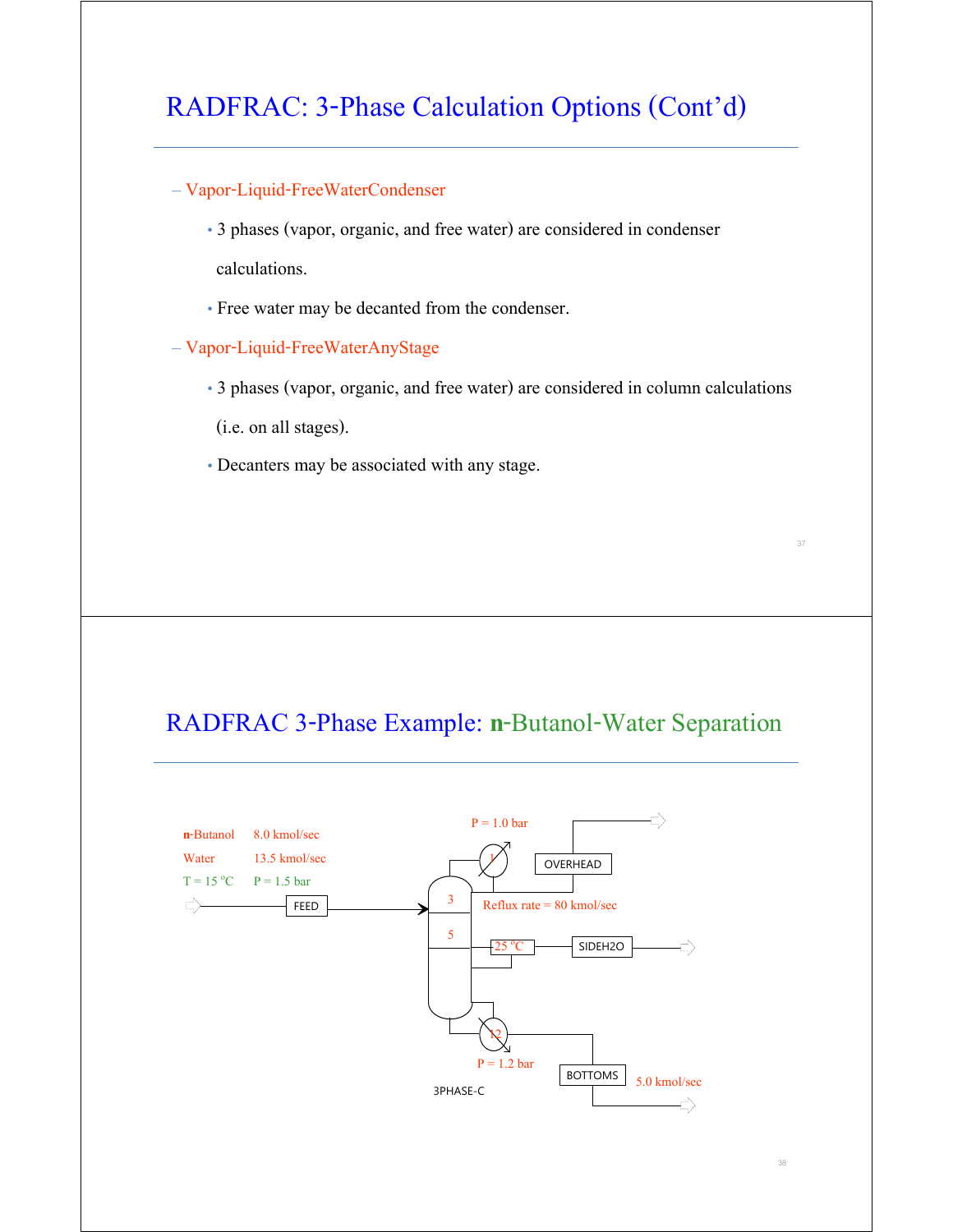### Input Data of **n**-Butanol-Water Separation Column

 $\Box$  Use the following data to simulate the 3-phase column:

- Specify water as the key component in liquid phase 2
- Stage 5 decanter is fixed at 25  $\degree$  C
- Water phase is decanted completely
- Butanol loss in the sidedraw will be limited to 2 percent (mole)

• Return 99% of liquid phase 1 in the decanter back to the column (estimate)

39

- Check all stages in the column for 2 liquid phases
- Property calculations
	- Column UNIFAC
	- Decanter UNIF-LL

### Configuration Tab of 3-Phase RADFRAC

| $N_2 \equiv P \equiv M$<br>ы                                                                                                | RADFRAC 3-Phase Example.apw - Aspen Plus V8.4 - aspenONE                                                                                                                                                                                                                                                                                                                                                                                                                  | $-5$<br>$\mathbf{x}$ |
|-----------------------------------------------------------------------------------------------------------------------------|---------------------------------------------------------------------------------------------------------------------------------------------------------------------------------------------------------------------------------------------------------------------------------------------------------------------------------------------------------------------------------------------------------------------------------------------------------------------------|----------------------|
| Economics<br>Home                                                                                                           | Search aspenONE Exchange<br>Equation Oriented<br>View<br><b>Resources</b><br>Dynamics<br>Customize                                                                                                                                                                                                                                                                                                                                                                        | <b>PO # 3</b>        |
| $US-1$<br>& Cut<br>N.<br><b>C</b> Unit Sets<br>-DCopy<br>Next.<br><b>IN Paste</b><br>Units:<br>Clipboard<br>×<br>Simulation | Stream Analysis: 44 Heat Exchanger. A Azeotrope Search<br>Model Summary Input<br>щ,<br>Sensitivity<br>* Stream Summary * & History<br>1 & Flare System<br>Distillation Synthesis<br>Stop Reset Control<br>Reconcile<br>Activated<br>Step<br>Run<br>Temperature<br>Composition<br>t al<br>+8 Pressure Relief<br><b>Report</b><br>Analysis M Data Fit<br>Utility Costs<br>Streams<br>Panel<br>Run<br>Summary<br>Analysis<br>Plot<br>Main Flowsheet X 3PHASE-C (RadFrac) X + |                      |
| All Items<br>$\sim$                                                                                                         | OStreams OPressure OCondenser OReboiler O3-Phase Information<br>Configuration                                                                                                                                                                                                                                                                                                                                                                                             |                      |
| <b>B</b> Setup                                                                                                              |                                                                                                                                                                                                                                                                                                                                                                                                                                                                           |                      |
| <b>B</b> Property Sets                                                                                                      | Setup options                                                                                                                                                                                                                                                                                                                                                                                                                                                             |                      |
| <b>Analysis</b>                                                                                                             | Equilibrium<br>Calculation type:<br>$\bullet$                                                                                                                                                                                                                                                                                                                                                                                                                             |                      |
| <b>Flowsheet</b>                                                                                                            | $\hat{\mathbf{c}}$<br>Stage Wizard<br>Number of stages:<br>12                                                                                                                                                                                                                                                                                                                                                                                                             |                      |
| & Streams                                                                                                                   | 3-Phase tab must be<br>Condenser:<br><b>Total</b>                                                                                                                                                                                                                                                                                                                                                                                                                         |                      |
| <b>It Blocks</b>                                                                                                            | Kettle<br>Reboiler:                                                                                                                                                                                                                                                                                                                                                                                                                                                       |                      |
| <b>BE BPHASE-C</b>                                                                                                          | $\overline{\phantom{a}}$                                                                                                                                                                                                                                                                                                                                                                                                                                                  |                      |
| <b>B</b> Specifications<br><b>Configuration</b><br><b>b</b> Sizing and Rating                                               | Vapor-Liquid-Liquid<br>Valid phases:<br>filled out when Valid<br>Standard<br>Convergence:<br>$\overline{\phantom{a}}$                                                                                                                                                                                                                                                                                                                                                     |                      |
| <b>B</b> Rate-Based Modeling                                                                                                | Operating specifications                                                                                                                                                                                                                                                                                                                                                                                                                                                  |                      |
| <b>D</b> Analysis                                                                                                           | $phases = V-L-L$<br>* Mole<br>$-5$<br>mol/sec<br><b>Bottoms rate</b>                                                                                                                                                                                                                                                                                                                                                                                                      |                      |
| <b>Ed Convergence</b>                                                                                                       | $-80$<br>* Mole<br><b>Reflux rate</b><br>kmot                                                                                                                                                                                                                                                                                                                                                                                                                             |                      |
| <b>Dynamics</b>                                                                                                             |                                                                                                                                                                                                                                                                                                                                                                                                                                                                           |                      |
| <b>EO</b> Modeling                                                                                                          | Feed Basic<br>Free water reflux ratio:<br>$\circ$                                                                                                                                                                                                                                                                                                                                                                                                                         |                      |
| <b>Results</b>                                                                                                              |                                                                                                                                                                                                                                                                                                                                                                                                                                                                           |                      |
| Profiles                                                                                                                    |                                                                                                                                                                                                                                                                                                                                                                                                                                                                           |                      |
| Stream Results                                                                                                              | Specify V-L-L to perform                                                                                                                                                                                                                                                                                                                                                                                                                                                  |                      |
| Stream Results (Custom)                                                                                                     |                                                                                                                                                                                                                                                                                                                                                                                                                                                                           |                      |
| Summary<br><b>J</b> Utilities                                                                                               |                                                                                                                                                                                                                                                                                                                                                                                                                                                                           |                      |
| Reactions                                                                                                                   | 3-phase calculations                                                                                                                                                                                                                                                                                                                                                                                                                                                      |                      |
| <b>E Commentance</b>                                                                                                        |                                                                                                                                                                                                                                                                                                                                                                                                                                                                           |                      |
| $-18.1$<br>$\rightarrow$                                                                                                    |                                                                                                                                                                                                                                                                                                                                                                                                                                                                           |                      |
| <b>Properties</b>                                                                                                           | Model Palette                                                                                                                                                                                                                                                                                                                                                                                                                                                             | $-1$ X               |
| Simulation                                                                                                                  | $\overline{\mathbf{R}}$<br>Mixers/Splitters<br>Separators<br>User Models<br>Exchangers<br>Columns<br><b>Reactors</b><br>Pressure Changers<br>Manipulators<br><b>Solids</b><br>Solids Separators                                                                                                                                                                                                                                                                           |                      |
|                                                                                                                             |                                                                                                                                                                                                                                                                                                                                                                                                                                                                           |                      |
| &V Energy Analysis                                                                                                          | $\neg$<br>Material<br>FSplit<br>Mixer<br>SSplit                                                                                                                                                                                                                                                                                                                                                                                                                           |                      |
| Results Available Check Status                                                                                              | 100% @                                                                                                                                                                                                                                                                                                                                                                                                                                                                    |                      |
|                                                                                                                             | $\Lambda^+$                                                                                                                                                                                                                                                                                                                                                                                                                                                               | 120 PM<br>/6/201     |
|                                                                                                                             | 脚则                                                                                                                                                                                                                                                                                                                                                                                                                                                                        | ET 4 0 Bio           |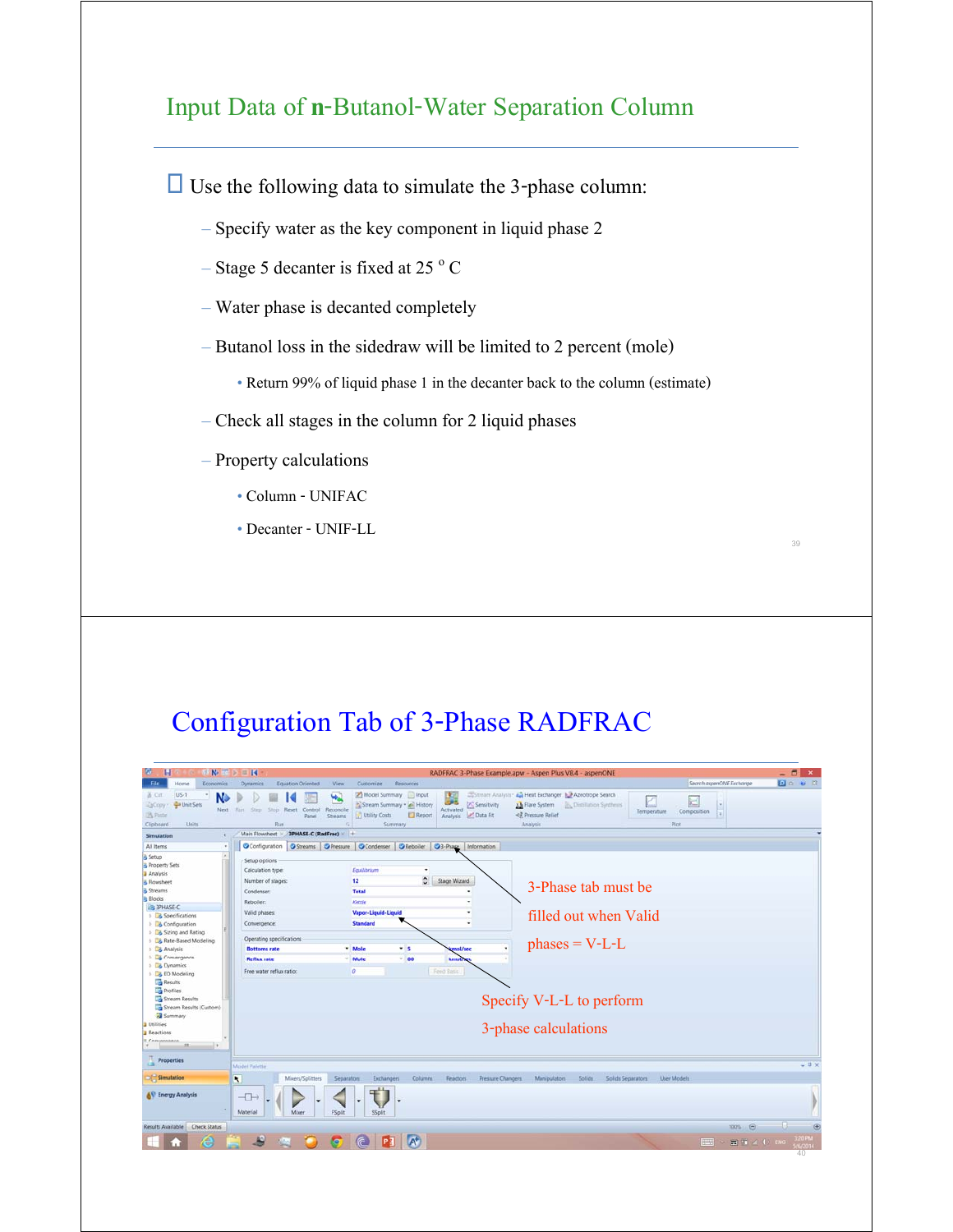## Streams Tab in 3-Phase RADFRAC

| н                                                                                                 | $N_2 = N$                                   |                                     |                                                                                                  |                                                              |                                          | RADFRAC 3-Phase Example.apw - Aspen Plus V8.4 - aspenONE                                |                                     |                           | $-5$<br>$\mathbf{x}$ |
|---------------------------------------------------------------------------------------------------|---------------------------------------------|-------------------------------------|--------------------------------------------------------------------------------------------------|--------------------------------------------------------------|------------------------------------------|-----------------------------------------------------------------------------------------|-------------------------------------|---------------------------|----------------------|
| <b>File</b><br><b>Economics</b><br>Home                                                           | Equation Oriented<br><b>Dynamics</b>        | View                                | Customize<br>Resources                                                                           |                                                              |                                          |                                                                                         |                                     | Search asperIONE Exchange | <b>DO W 8</b>        |
| $US-1$<br>W. Cut.<br>N.<br>To Unit Sets<br><b>LaCopy</b><br>US Faste<br>Clipboard<br><b>Units</b> | Next Run Step<br>Stop Reset Control<br>Run  | ۰.<br>Reconcile<br>Panel<br>Streams | Model Summary Input<br>* Stream Summary * A History<br>Utility Costs<br><b>Report</b><br>Summary | Sensitivity<br><b>Activated</b><br>Analysis <b>Conta Fit</b> | <b>J.A.</b> Flare System<br><br>Analysis | Stream Analysis: 25 Heat Exchanger 1. Azeotrope Search<br><b>Distillation Synthesis</b> | Temperature<br>Composition<br>Piot. | ×<br>×                    |                      |
| <b>R</b><br>Simulation                                                                            | Main Flowsheet x 3PHASE-C (RadFrac) x +     |                                     |                                                                                                  |                                                              |                                          |                                                                                         |                                     |                           |                      |
| All items<br>×                                                                                    |                                             |                                     | O Configuration Streams O Pressure C Condenser C Reboiler C 3-Phase Information                  |                                                              |                                          |                                                                                         |                                     |                           |                      |
| <b>Setup</b>                                                                                      | Feed streams                                |                                     |                                                                                                  |                                                              |                                          |                                                                                         |                                     |                           |                      |
| <b>A</b> Property Sets                                                                            | Name                                        | Stage                               | Convention                                                                                       |                                                              |                                          |                                                                                         |                                     |                           |                      |
| Analysis                                                                                          |                                             |                                     |                                                                                                  |                                                              |                                          |                                                                                         |                                     |                           |                      |
| & Flowsheet                                                                                       | FEED                                        | Above-Stage                         |                                                                                                  |                                                              |                                          |                                                                                         |                                     |                           |                      |
| <b>&amp; Streams</b>                                                                              |                                             |                                     |                                                                                                  |                                                              |                                          |                                                                                         |                                     |                           |                      |
| <b>B</b> Blocks                                                                                   |                                             |                                     |                                                                                                  |                                                              |                                          |                                                                                         |                                     |                           |                      |
| <b>BEST SPHASE-C</b>                                                                              |                                             |                                     |                                                                                                  |                                                              |                                          |                                                                                         |                                     |                           |                      |
| > Coecifications                                                                                  | Product streams                             |                                     |                                                                                                  |                                                              |                                          |                                                                                         |                                     |                           |                      |
| <b>E</b> Configuration<br>> Sizing and Rating                                                     | Stage<br>Name                               | Phase                               | Basis                                                                                            | Flow<br>Units                                                | Flow Ratio                               | Feed Specs                                                                              |                                     |                           |                      |
| > Le Rate-Based Modeling                                                                          | OVERHEAD                                    | Liquid                              | Mole                                                                                             | kmol/sec                                                     |                                          | Teed birris                                                                             |                                     |                           |                      |
| <b>b</b> Analysis                                                                                 | SIDEH2O                                     | Liquid                              | Mole                                                                                             | kroot/sec                                                    |                                          | Feed basis                                                                              |                                     |                           |                      |
| $\frac{1}{2}$ Convergence                                                                         |                                             |                                     |                                                                                                  |                                                              |                                          |                                                                                         |                                     |                           |                      |
| <b>Dynamics</b>                                                                                   | BOTTOMS<br>12                               | Liquid                              |                                                                                                  | kmol/sec                                                     |                                          | Feed batts                                                                              |                                     |                           |                      |
| <b>EQ Modeling</b>                                                                                | Pseudo streams                              |                                     |                                                                                                  |                                                              |                                          |                                                                                         |                                     |                           |                      |
| Results                                                                                           |                                             |                                     |                                                                                                  |                                                              | Pumparound                               | Note that the sidedraw<br>Flow                                                          |                                     |                           |                      |
| Profiles                                                                                          | Name                                        | Pseudo Stream<br>Stage<br>Type      | Internal Phase Reboiler Phase                                                                    | Reboiler<br>Conditions                                       | Pumparound<br>Conditions<br>TO.          |                                                                                         |                                     |                           |                      |
| Stream Results                                                                                    |                                             |                                     |                                                                                                  |                                                              |                                          |                                                                                         |                                     |                           |                      |
| Stream Results (Custom)                                                                           |                                             |                                     |                                                                                                  |                                                              |                                          | flow is not required                                                                    |                                     |                           |                      |
| <b>El</b> Summary                                                                                 |                                             |                                     |                                                                                                  |                                                              |                                          |                                                                                         |                                     |                           |                      |
| J Utilities                                                                                       |                                             |                                     |                                                                                                  |                                                              |                                          |                                                                                         |                                     |                           |                      |
| Reactions                                                                                         |                                             |                                     |                                                                                                  |                                                              |                                          | when a Decanter is                                                                      |                                     |                           |                      |
| <b>Chairman Arts of the Chair</b><br>m.<br>$\rightarrow$                                          |                                             |                                     |                                                                                                  |                                                              |                                          |                                                                                         |                                     |                           |                      |
|                                                                                                   | $\epsilon$                                  |                                     |                                                                                                  |                                                              |                                          |                                                                                         |                                     |                           |                      |
| Properties                                                                                        |                                             |                                     |                                                                                                  |                                                              |                                          | specified with return                                                                   |                                     |                           | $-0 \times$          |
|                                                                                                   | Model Palette                               |                                     |                                                                                                  |                                                              |                                          |                                                                                         |                                     |                           |                      |
| $\Box$ Simulation                                                                                 | $\overline{\mathbf{R}}$<br>Mixers/Splitters | Separators                          | <b>Exchangers</b><br>Columns.                                                                    | Reactors                                                     | Pressure Changers                        | Manipulators<br>Solids<br>Solids Separators                                             | User Models                         |                           |                      |
|                                                                                                   |                                             |                                     |                                                                                                  |                                                              |                                          |                                                                                         |                                     |                           |                      |
| <b>AV Energy Analysis</b>                                                                         | $\neg$                                      |                                     |                                                                                                  |                                                              | fractions                                |                                                                                         |                                     |                           |                      |
|                                                                                                   |                                             |                                     |                                                                                                  |                                                              |                                          |                                                                                         |                                     |                           |                      |
|                                                                                                   | Material<br>Mixer                           | FSplit                              | SSplit                                                                                           |                                                              |                                          |                                                                                         |                                     |                           |                      |
| Results Available Check Status                                                                    |                                             |                                     |                                                                                                  |                                                              |                                          |                                                                                         |                                     | 100% ©                    |                      |
|                                                                                                   |                                             |                                     |                                                                                                  |                                                              |                                          |                                                                                         |                                     |                           |                      |
| e                                                                                                 | Æ                                           |                                     | $\Lambda^+$                                                                                      |                                                              |                                          |                                                                                         | <b>REAL</b>                         | ET 41 BKG                 | <b>3217M</b>         |
|                                                                                                   |                                             |                                     |                                                                                                  |                                                              |                                          |                                                                                         |                                     |                           |                      |

## 3-Phase Tab in 3-Phase RADFRAC

|                                                                                                                 | <b>SENS OR D. III 14</b><br>RADFRAC 3-Phase Example.apw - Aspen Plus V8.4 - aspenONE                                                                                                                                                                                                                                                                                                                                                                               | $ \Box$             |
|-----------------------------------------------------------------------------------------------------------------|--------------------------------------------------------------------------------------------------------------------------------------------------------------------------------------------------------------------------------------------------------------------------------------------------------------------------------------------------------------------------------------------------------------------------------------------------------------------|---------------------|
| Economics<br>File<br>Home                                                                                       | Search aspenONE Exchange<br>Equation Oriented<br>View<br>Customize:<br>Resources<br><b>Dynamics</b>                                                                                                                                                                                                                                                                                                                                                                | <b>PO ME</b>        |
| $US-1$<br>A Cut<br>N<br><b>D</b> Linit Sets<br>LaCopy:<br>Next.<br><b>PA Paste</b><br><b>Units</b><br>Clipboard | Model Summary Input<br>Stream Analysis: 44 Heat Exchanger 1.2 Azeotrope Search<br>ц.<br><b>IV</b><br>Stream Summary · @ History<br><b>PC</b> Sensitivity<br>A Flare System  Distribution Synthesis<br>Stop Reset Control Reconcile<br>Activated<br><b>Step:</b><br>Flurt<br>Temperature.<br>Custom<br><b>FI</b><br>Analysis P Data Fit<br><3, Pressure Relief<br><b>E</b> Report<br>Ublity Costs<br>Panel<br><b>Streams</b><br>Plot<br>Run.<br>Analysis<br>Summary | 191<br>Add<br>Curve |
| $\epsilon$<br>Simulation                                                                                        | Main Flowsheet > 3PHASE-C (RadFrac) > +                                                                                                                                                                                                                                                                                                                                                                                                                            |                     |
| All Items                                                                                                       | OConfiguration OStreams OPressure OCondenser OReboller O3-Phase Information                                                                                                                                                                                                                                                                                                                                                                                        |                     |
| & Setup                                                                                                         | Stages to be tested for two liquid phases                                                                                                                                                                                                                                                                                                                                                                                                                          |                     |
| <b>A</b> Property Sets                                                                                          | Ending<br>Starting                                                                                                                                                                                                                                                                                                                                                                                                                                                 |                     |
| <b>Analysis</b>                                                                                                 | stage<br>stage                                                                                                                                                                                                                                                                                                                                                                                                                                                     |                     |
| & Flowsheet                                                                                                     | Specify a column<br>12<br>٠                                                                                                                                                                                                                                                                                                                                                                                                                                        |                     |
| Streams                                                                                                         |                                                                                                                                                                                                                                                                                                                                                                                                                                                                    |                     |
| <b>Blocks</b><br><b>ES SPHASE-C</b>                                                                             |                                                                                                                                                                                                                                                                                                                                                                                                                                                                    |                     |
| > La Specifications                                                                                             | segment to check for 2                                                                                                                                                                                                                                                                                                                                                                                                                                             |                     |
| Configuration                                                                                                   |                                                                                                                                                                                                                                                                                                                                                                                                                                                                    |                     |
| > Co Sizing and Rating                                                                                          |                                                                                                                                                                                                                                                                                                                                                                                                                                                                    |                     |
| B. Bate-Based Modeling                                                                                          |                                                                                                                                                                                                                                                                                                                                                                                                                                                                    |                     |
| > 3 Analysis                                                                                                    | liquid phases                                                                                                                                                                                                                                                                                                                                                                                                                                                      |                     |
| > Convergence                                                                                                   |                                                                                                                                                                                                                                                                                                                                                                                                                                                                    |                     |
| > Ca Dynamics                                                                                                   |                                                                                                                                                                                                                                                                                                                                                                                                                                                                    |                     |
| > La EO Modeling<br>Results                                                                                     |                                                                                                                                                                                                                                                                                                                                                                                                                                                                    |                     |
| <b>Profiles</b>                                                                                                 | Key components to identify 2nd liquid phase                                                                                                                                                                                                                                                                                                                                                                                                                        |                     |
| Stream Results                                                                                                  | Available components<br>Key components                                                                                                                                                                                                                                                                                                                                                                                                                             |                     |
| Stream Results (Custom)                                                                                         |                                                                                                                                                                                                                                                                                                                                                                                                                                                                    |                     |
| Summary                                                                                                         | <b>BUTANOL</b><br><b>WATER</b><br>$\rightarrow$                                                                                                                                                                                                                                                                                                                                                                                                                    |                     |
| Utilities                                                                                                       | Specify water as the key<br>m.                                                                                                                                                                                                                                                                                                                                                                                                                                     |                     |
| Reactions                                                                                                       |                                                                                                                                                                                                                                                                                                                                                                                                                                                                    |                     |
| Commissioner<br>$^{**}$<br>$\rightarrow$                                                                        | $\epsilon\epsilon$                                                                                                                                                                                                                                                                                                                                                                                                                                                 |                     |
|                                                                                                                 | component in the 2nd liquid                                                                                                                                                                                                                                                                                                                                                                                                                                        |                     |
| Properties                                                                                                      | <b>Model Palette</b>                                                                                                                                                                                                                                                                                                                                                                                                                                               | $-0.3$              |
|                                                                                                                 |                                                                                                                                                                                                                                                                                                                                                                                                                                                                    |                     |
| $\Box$ Simulation                                                                                               | $\overline{\phantom{a}}$<br>Mixers/Splitters<br>Separators<br>:Manipulators<br>: Pressure Changers<br><b>Solids</b><br>Solids Separators<br>User Models<br>Eschangen<br>phase <b>Measure</b>                                                                                                                                                                                                                                                                       |                     |
|                                                                                                                 |                                                                                                                                                                                                                                                                                                                                                                                                                                                                    |                     |
|                                                                                                                 | $\neg\Box\neg$                                                                                                                                                                                                                                                                                                                                                                                                                                                     |                     |
| <b>AV Energy Analysis</b>                                                                                       |                                                                                                                                                                                                                                                                                                                                                                                                                                                                    |                     |
|                                                                                                                 |                                                                                                                                                                                                                                                                                                                                                                                                                                                                    |                     |
|                                                                                                                 | Material<br>Mixer<br>FSplit<br>SSplit                                                                                                                                                                                                                                                                                                                                                                                                                              |                     |
| Results Available Check Status                                                                                  | $\Lambda^*$                                                                                                                                                                                                                                                                                                                                                                                                                                                        | 100%                |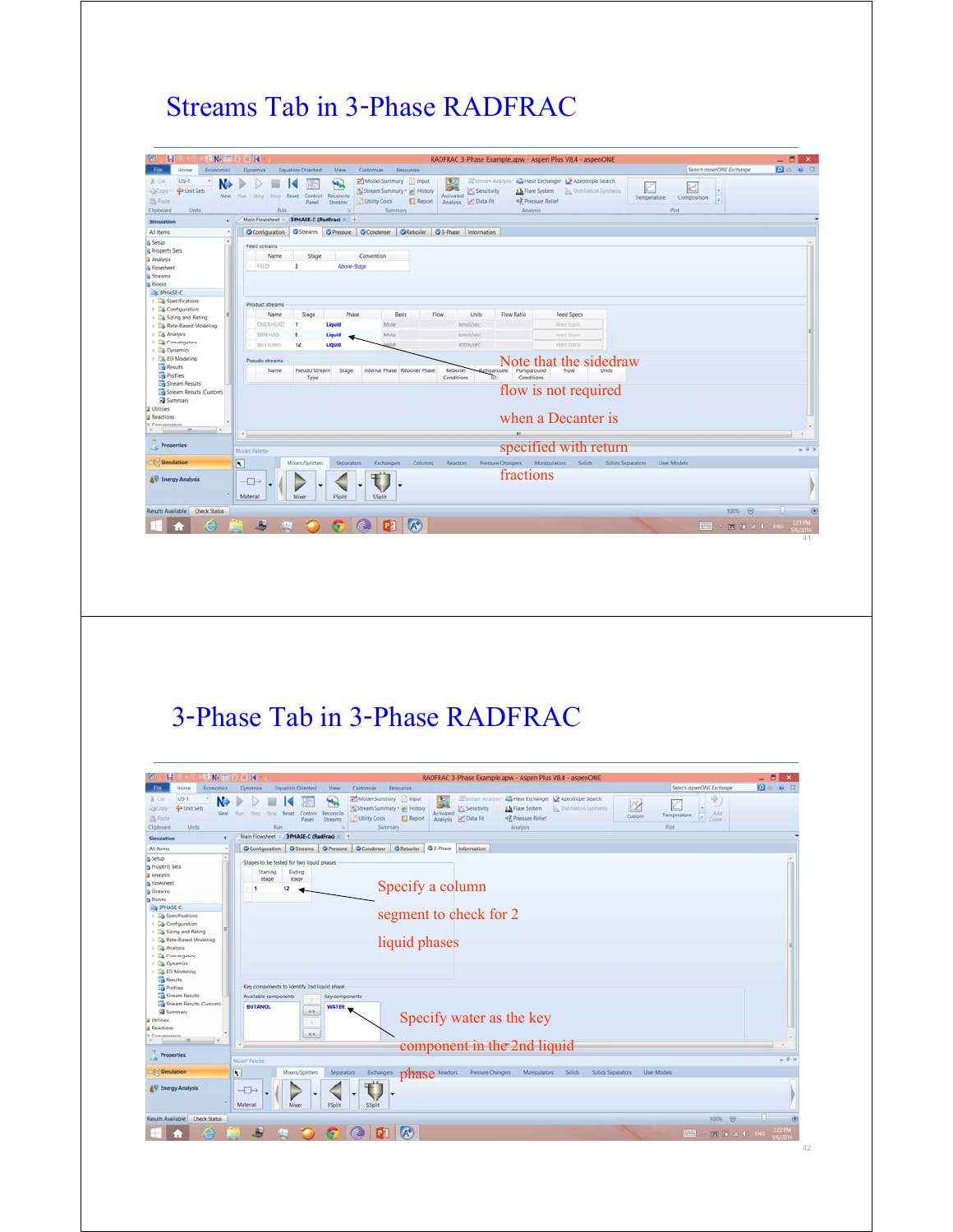# Specify DECANTER in the Decanter Folder

| 3 N 国 ≥ Ⅲ N<br>ы                                                                                                                                                                                                                                     |                                                                                                                                     |                                                                                                          | RADFRAC 3-Phase Example.apw - Aspen Plus V8.4 - aspenONE                                                                                                                                                                                            |                            | а      |
|------------------------------------------------------------------------------------------------------------------------------------------------------------------------------------------------------------------------------------------------------|-------------------------------------------------------------------------------------------------------------------------------------|----------------------------------------------------------------------------------------------------------|-----------------------------------------------------------------------------------------------------------------------------------------------------------------------------------------------------------------------------------------------------|----------------------------|--------|
| File<br>Home<br>Economics                                                                                                                                                                                                                            | <b>Dynamics</b><br><b>Equation Oriented</b>                                                                                         | Customize<br>Resources<br><b>Wew</b>                                                                     |                                                                                                                                                                                                                                                     | Search asperIONE Exchange  | 90 W B |
| $US-1$<br>& Cut<br><b>G</b> Unit Sets<br>23Copy<br>Next.<br><b>B</b> Paste<br>Clipboard<br>Units                                                                                                                                                     | Step.<br>Reset.<br>Control Reconcile<br>Ford.<br>Stitute:<br>Panel.<br>Ran                                                          | Model Summary Input<br>ч.<br>Stream Summary · el History<br>Utility Costs<br>Report<br>Streams<br>Summan | o<br><b>Mistream Analysis</b><br>44 Heat Exchanger & Azeotrope Search<br><b>ZC</b> Sensitivity<br><b>J.A.</b> Flare System<br><b>Distillation Synthesis</b><br>Activated<br>Temperature<br>Data Fit<br><3, Pressure Relief<br>Analysis<br>Analysis. | Composition<br>ix.<br>Plot |        |
| k<br>Simulation                                                                                                                                                                                                                                      | Main Flowsheet > 3PHASE-C Configuration Decanters - 5 + +                                                                           |                                                                                                          |                                                                                                                                                                                                                                                     |                            |        |
| All Items<br>٠                                                                                                                                                                                                                                       | Specifications Options Results Composition                                                                                          |                                                                                                          |                                                                                                                                                                                                                                                     |                            |        |
| <b>JUSHIM</b><br>Blocks<br><b>CB 3PHASE-C</b><br>4 <b>B</b> Specifications<br>G Setup                                                                                                                                                                | Fractions of decanter liquid flows returned to column<br>Fraction of 1st liquid returned:<br>Fraction of 2nd liquid returned:<br>10 | $0.99 - 1$                                                                                               | Return 99% 1st liquid                                                                                                                                                                                                                               |                            |        |
| Specification Summary<br><sup>4</sup> <b>Design Specifications</b><br>四1                                                                                                                                                                             | Subcooling specification<br>Di Subcooled temperature:<br>25                                                                         | c                                                                                                        | phase to the column                                                                                                                                                                                                                                 |                            |        |
| 4 Eg Vary<br>週1<br>G Efficiencies<br><b>Q</b> Properties<br><b>Q</b> Reactions<br><b>G</b> Block Options                                                                                                                                             | © Degrees subcooled:<br>Utility:                                                                                                    | $C =$<br>٠                                                                                               | Decant all 2nd liquid phase                                                                                                                                                                                                                         |                            |        |
| <b>G</b> User Subroutines<br>- <b>L'A</b> Configuration<br><b>Q</b> Heaters and Coolers<br>Pumparounds<br><b>4 <i><u>Decanters</u></i></b><br>四5<br>Condenser Hourves<br>Reboller Hourves<br>Sizing and Rating<br>108<br>$\sim$<br><b>Properties</b> | temperature                                                                                                                         | Specify the subcooled                                                                                    | m                                                                                                                                                                                                                                                   |                            |        |
|                                                                                                                                                                                                                                                      | <b>Model Paintin</b>                                                                                                                |                                                                                                          |                                                                                                                                                                                                                                                     |                            | $-1x$  |
| Simulation                                                                                                                                                                                                                                           | $\overline{\mathbf{R}}$<br>Mixers/Splitters                                                                                         | Separators<br><b>Exchangers</b><br>Columns                                                               | Reactors<br><b>Pressure Changers</b><br><b>Manipulators</b><br><b>Solids</b><br>Solids Separators                                                                                                                                                   | <b>User Models</b>         |        |
| <b>AV Energy Analysis</b>                                                                                                                                                                                                                            | $\neg$<br>Material<br>Mixer                                                                                                         | FSplit<br>SSplit                                                                                         |                                                                                                                                                                                                                                                     |                            |        |
| Results Available Check Status                                                                                                                                                                                                                       |                                                                                                                                     |                                                                                                          |                                                                                                                                                                                                                                                     | 100% ©                     | 30     |
|                                                                                                                                                                                                                                                      |                                                                                                                                     |                                                                                                          |                                                                                                                                                                                                                                                     |                            |        |
| e                                                                                                                                                                                                                                                    |                                                                                                                                     | $A^+$                                                                                                    |                                                                                                                                                                                                                                                     |                            |        |

# Specify the Manipulated Variable in Design-Spec

| ы                                                        | <b>B REED BA</b>                                    |                          |                            |                                                     |                  |                           |                                                                                                                                                                                                                           | RADFRAC 3-Phase Example.apw - Aspen Plus V8.4 - aspenONE                                                       |                   |                    |                           | $-5$<br>× |
|----------------------------------------------------------|-----------------------------------------------------|--------------------------|----------------------------|-----------------------------------------------------|------------------|---------------------------|---------------------------------------------------------------------------------------------------------------------------------------------------------------------------------------------------------------------------|----------------------------------------------------------------------------------------------------------------|-------------------|--------------------|---------------------------|-----------|
| <b>Jile</b><br>Home<br><b>Economics</b>                  | <b>Dynamics</b>                                     | <b>Equation Oriented</b> | Customize<br><b>View</b>   | <b>Resources</b>                                    |                  |                           |                                                                                                                                                                                                                           |                                                                                                                |                   |                    | Search asper/ONE Exchange | 日 0 10 日  |
| $US-1$<br>A Cut<br>$\sim$<br>N.<br>Unit Sets<br>U. Kopy  | Next Ilum Stop Stop Reset Control Reconcile         | с                        | $\mathbf{u}_i$             | Model Summary Input<br>Stream Summary - (a) History | re<br>Activated. | Sensitivity               | Pressure Relief</th <th>Stream Analysis: 44 Heat Exchanger 12 Azeotrope Search<br/>J.A. Flare System ___________ Distillation Synthesis</th> <th>Temperature</th> <th>出<br/>Composition</th> <th>×<br/> x </th> <th></th> | Stream Analysis: 44 Heat Exchanger 12 Azeotrope Search<br>J.A. Flare System ___________ Distillation Synthesis | Temperature       | 出<br>Composition   | ×<br> x                   |           |
| <b>Little Paster</b><br>Units                            | Run                                                 | Panel                    | <b>Streams</b>             | <b>Report</b><br>Utility Costs                      |                  | Analysis <b>COata Fit</b> |                                                                                                                                                                                                                           |                                                                                                                |                   | Plot               |                           |           |
| Clipboard                                                |                                                     |                          | $\sqrt{4}$                 | Summary                                             |                  |                           | Analysis                                                                                                                                                                                                                  |                                                                                                                |                   |                    |                           |           |
| $\left($<br><b>Simulation</b>                            | Main Flowsheet > 3PHASE-C Specifications Vary - 1 + |                          |                            |                                                     |                  |                           |                                                                                                                                                                                                                           |                                                                                                                |                   |                    |                           |           |
| All Items<br>$\bullet$<br>socialità                      | Specifications                                      | Components Results       |                            |                                                     |                  |                           |                                                                                                                                                                                                                           |                                                                                                                |                   |                    |                           |           |
| $\alpha$<br>Blocks                                       | Adjusted variable                                   |                          |                            |                                                     |                  |                           |                                                                                                                                                                                                                           |                                                                                                                |                   |                    |                           |           |
| <b>EN SPHASE-C</b>                                       | Type:                                               |                          | 1st liquid return fraction | ٠                                                   |                  |                           |                                                                                                                                                                                                                           |                                                                                                                |                   |                    |                           |           |
| <b>4</b> Specifications                                  | Stage:                                              | 5                        | ٥                          |                                                     |                  |                           |                                                                                                                                                                                                                           |                                                                                                                |                   |                    |                           |           |
| G Setup                                                  |                                                     |                          |                            |                                                     |                  |                           |                                                                                                                                                                                                                           |                                                                                                                |                   |                    |                           |           |
| <b>G</b> Specification Summary                           | Upper and lower bounds                              |                          |                            |                                                     |                  |                           |                                                                                                                                                                                                                           |                                                                                                                |                   |                    |                           |           |
| <b>A Lig</b> Design Specifications                       | Lower bound:                                        | 0.99                     |                            |                                                     |                  |                           |                                                                                                                                                                                                                           |                                                                                                                |                   |                    |                           |           |
| 提下<br># <b>By Vary</b>                                   | Upper bound:                                        | 0,999                    |                            |                                                     |                  |                           |                                                                                                                                                                                                                           |                                                                                                                |                   |                    |                           |           |
| 园工                                                       |                                                     |                          |                            |                                                     |                  |                           |                                                                                                                                                                                                                           |                                                                                                                |                   |                    |                           |           |
| <b>G</b> Efficiencies                                    | Optional                                            |                          |                            |                                                     |                  |                           |                                                                                                                                                                                                                           |                                                                                                                |                   |                    |                           |           |
| <b>G</b> Properties                                      | Maximum step size:                                  |                          |                            |                                                     |                  |                           |                                                                                                                                                                                                                           |                                                                                                                |                   |                    |                           |           |
| G Reactions                                              |                                                     |                          |                            |                                                     |                  |                           |                                                                                                                                                                                                                           |                                                                                                                |                   |                    |                           |           |
| G Block Options                                          |                                                     |                          |                            |                                                     |                  |                           |                                                                                                                                                                                                                           |                                                                                                                |                   |                    |                           |           |
| User Subroutines                                         |                                                     |                          |                            |                                                     |                  |                           |                                                                                                                                                                                                                           |                                                                                                                |                   |                    |                           |           |
| 4 <b>S</b> Configuration<br><b>Q</b> Heaters and Coolers |                                                     |                          |                            |                                                     |                  |                           |                                                                                                                                                                                                                           |                                                                                                                |                   |                    |                           |           |
| Pumparounds                                              |                                                     |                          |                            |                                                     |                  |                           |                                                                                                                                                                                                                           |                                                                                                                |                   |                    |                           |           |
| A <b>Exp</b> Decanters                                   |                                                     |                          |                            |                                                     |                  |                           |                                                                                                                                                                                                                           |                                                                                                                |                   |                    |                           |           |
| 國乡                                                       |                                                     |                          |                            |                                                     |                  |                           |                                                                                                                                                                                                                           |                                                                                                                |                   |                    |                           |           |
| Condenser Hourves                                        |                                                     |                          |                            |                                                     |                  |                           |                                                                                                                                                                                                                           |                                                                                                                |                   |                    |                           |           |
| Reboller Hourves                                         |                                                     |                          |                            |                                                     |                  |                           |                                                                                                                                                                                                                           |                                                                                                                |                   |                    |                           |           |
| Sizing and Rating                                        |                                                     |                          |                            |                                                     |                  |                           |                                                                                                                                                                                                                           |                                                                                                                |                   |                    |                           |           |
| $^{18}$<br>$\overline{\phantom{a}}$                      |                                                     |                          |                            |                                                     |                  |                           |                                                                                                                                                                                                                           |                                                                                                                |                   |                    |                           |           |
| Properties                                               |                                                     |                          |                            |                                                     |                  |                           |                                                                                                                                                                                                                           |                                                                                                                |                   |                    |                           |           |
|                                                          | <b>Model Palette</b>                                |                          |                            |                                                     |                  |                           |                                                                                                                                                                                                                           |                                                                                                                |                   |                    |                           | $-7x$     |
| Simulation                                               | $\overline{\mathbf{R}}$                             | Mixers/Splitters         | Separators                 | Exchangers<br>Columns                               | <b>Reactors</b>  | Pressure Changers         | Manipulators                                                                                                                                                                                                              | <b>Solids</b>                                                                                                  | Solids Separators | <b>Uter Models</b> |                           |           |
|                                                          |                                                     |                          |                            |                                                     |                  |                           |                                                                                                                                                                                                                           |                                                                                                                |                   |                    |                           |           |
| & Energy Analysis                                        | $\neg$                                              |                          |                            |                                                     |                  |                           |                                                                                                                                                                                                                           |                                                                                                                |                   |                    |                           |           |
|                                                          |                                                     |                          |                            |                                                     |                  |                           |                                                                                                                                                                                                                           |                                                                                                                |                   |                    |                           |           |
|                                                          | <b>Material</b>                                     | Mixer                    | FSplit                     | SSplit                                              |                  |                           |                                                                                                                                                                                                                           |                                                                                                                |                   |                    |                           |           |
| Results Available Check Status                           |                                                     |                          |                            |                                                     |                  |                           |                                                                                                                                                                                                                           |                                                                                                                |                   |                    | 100% 日                    | -0-       |
|                                                          |                                                     |                          |                            |                                                     |                  |                           |                                                                                                                                                                                                                           |                                                                                                                |                   |                    |                           | 126 PM    |
| e                                                        | A<br>坠                                              |                          | to.                        | $\Lambda^+$                                         |                  |                           |                                                                                                                                                                                                                           |                                                                                                                |                   |                    |                           |           |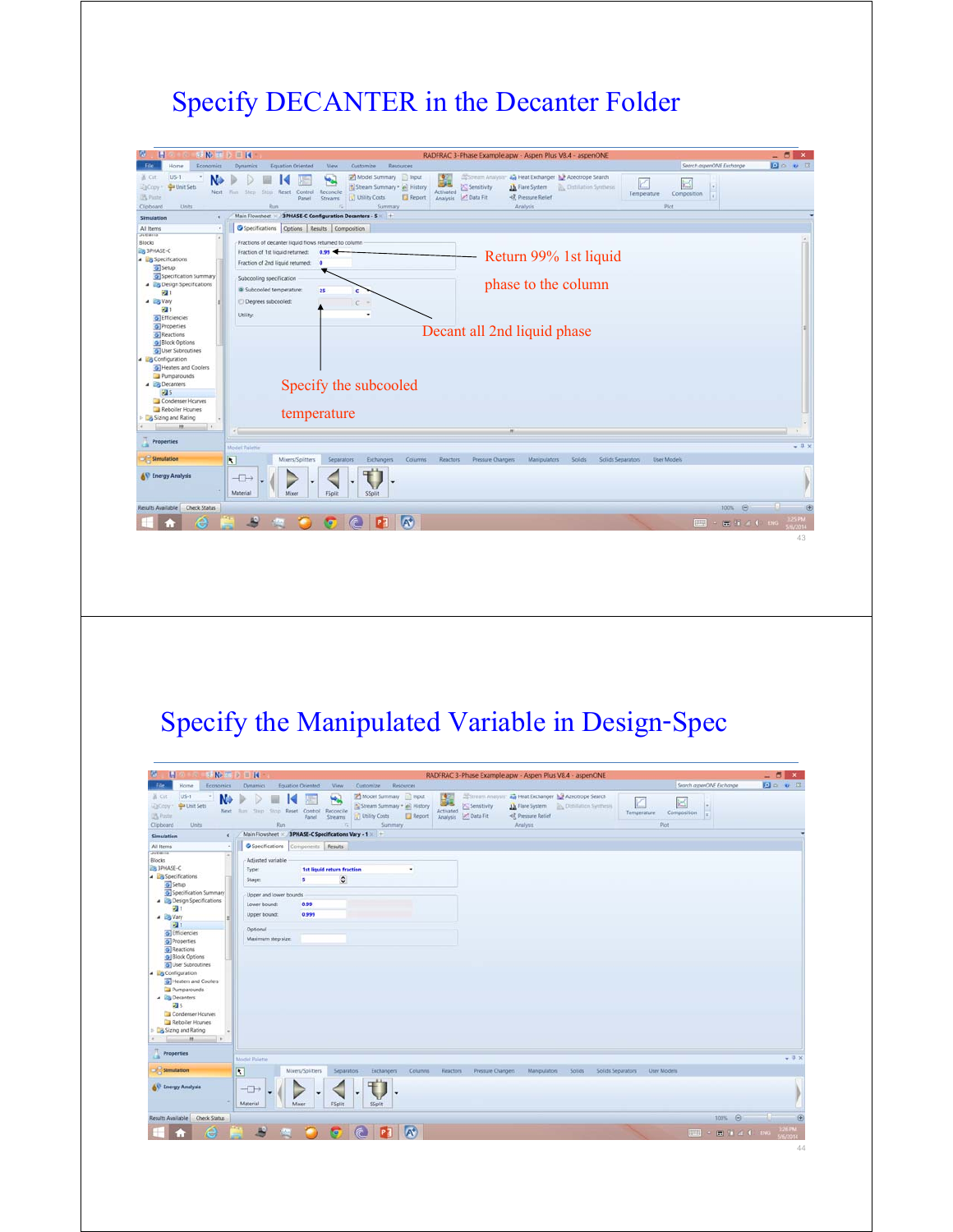

### Results from 3-Phase Design RADFRAC

**Key Results:** 

- $-$  Calculated reflux ratio = 6.86
- ${\rm T_{TOP}}$  = 92.6  $^{\rm o}$  C ,  ${\rm T_{BOTTOM}}$  = 122.5  $^{\rm o}$  C
- Calculated 1st liquid return fraction (in design-spec) = 0.99838
- Decanter results:
	- Cooling duty = -870.7 MMkcal/hr

| ٠ |                     |               | WATER BUTANOL |
|---|---------------------|---------------|---------------|
|   | <b>Total Liquid</b> | 0.5543 0.4457 |               |
|   | 1st Liquid          | 0.5337 0.4663 |               |
|   | 2nd Liquid          |               | 0.9815 0.0185 |

Question: How many trays exhibit 2 liquid phases?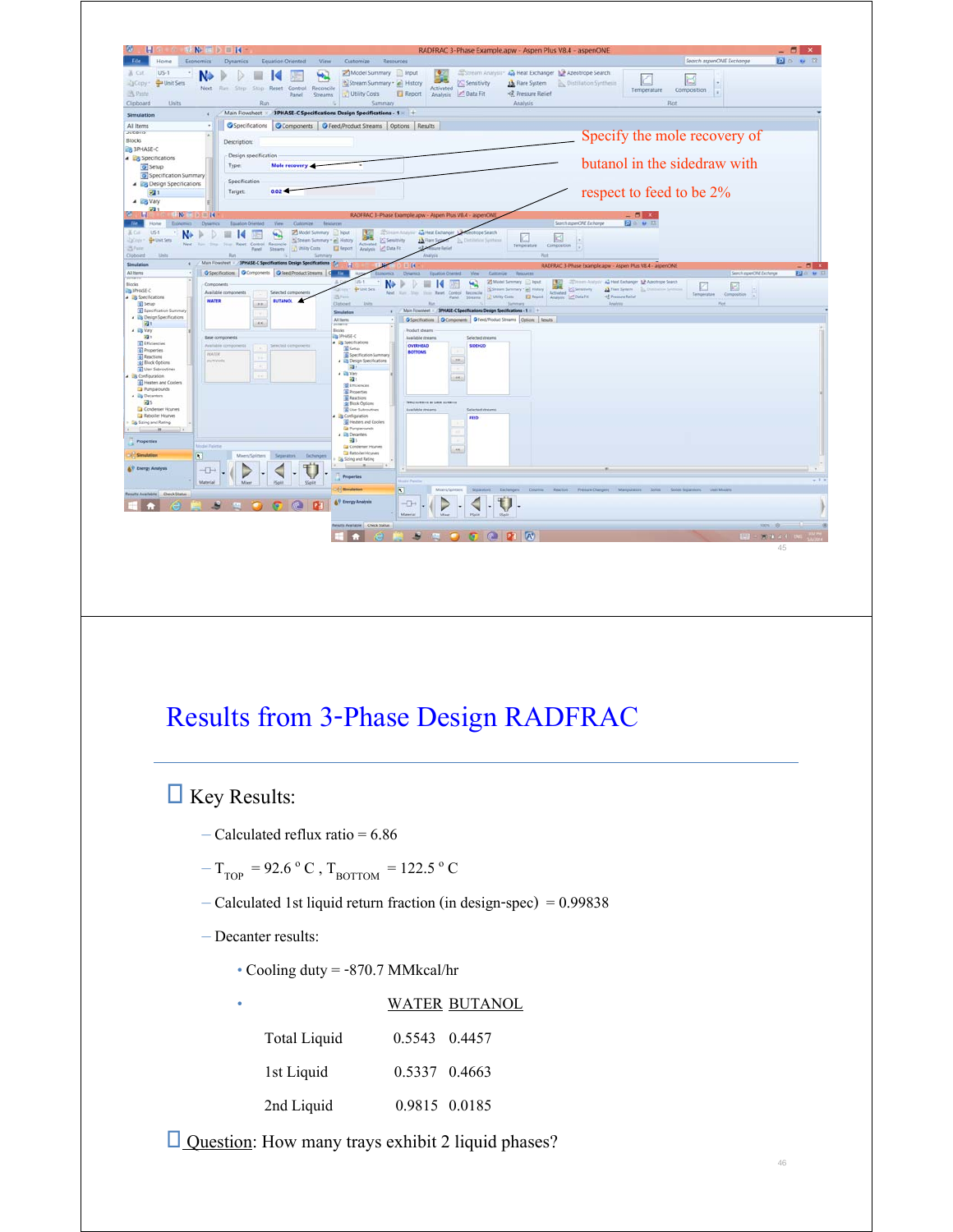### Stream Results from 3-Phase Design RADFRAC

|                    | <b>FEED</b> | <b>OVERHEAD</b> | SIDEH <sub>20</sub> | <b>BOTTOMS</b> |
|--------------------|-------------|-----------------|---------------------|----------------|
| Temperature C      | 50.0        | 92.6            | 25.0                | 122.5          |
| bar<br>Pressure    | 1.50        | 1.00            | 1.07                | 1.20           |
| Mole Flow kmol/sec | 21.500      | 11.663          | 4.837               | 5.000          |
| Mole Flow kmol/sec |             |                 |                     |                |
| <b>WATER</b>       | 13.500      | 8.823           | 4.677               | 0.000          |
| <b>BUTANOL</b>     | 8.00        | 2.840           | 0.160               | 5.000          |
| Mole Frac          |             |                 |                     |                |
| <b>WATER</b>       | 0.628       | 0.756           | 0.967               | 0.000          |
| <b>BUTANOL</b>     | 0.372       | 0.244           | 0.033               | 1.000          |

### RADFRAC Advanced Features

 Vaporization efficiencies or Murphree efficiencies can be specified for individual trays or individual components in the Efficiencies folder.

RADFRAC can handle chemical reactions (reactive distillation)

- Equilibrium-controlled, rate-controlled, or electrolytic
- Reactions can occur in liquid and/or vapor phase.
- Example: nitric acid absorption tower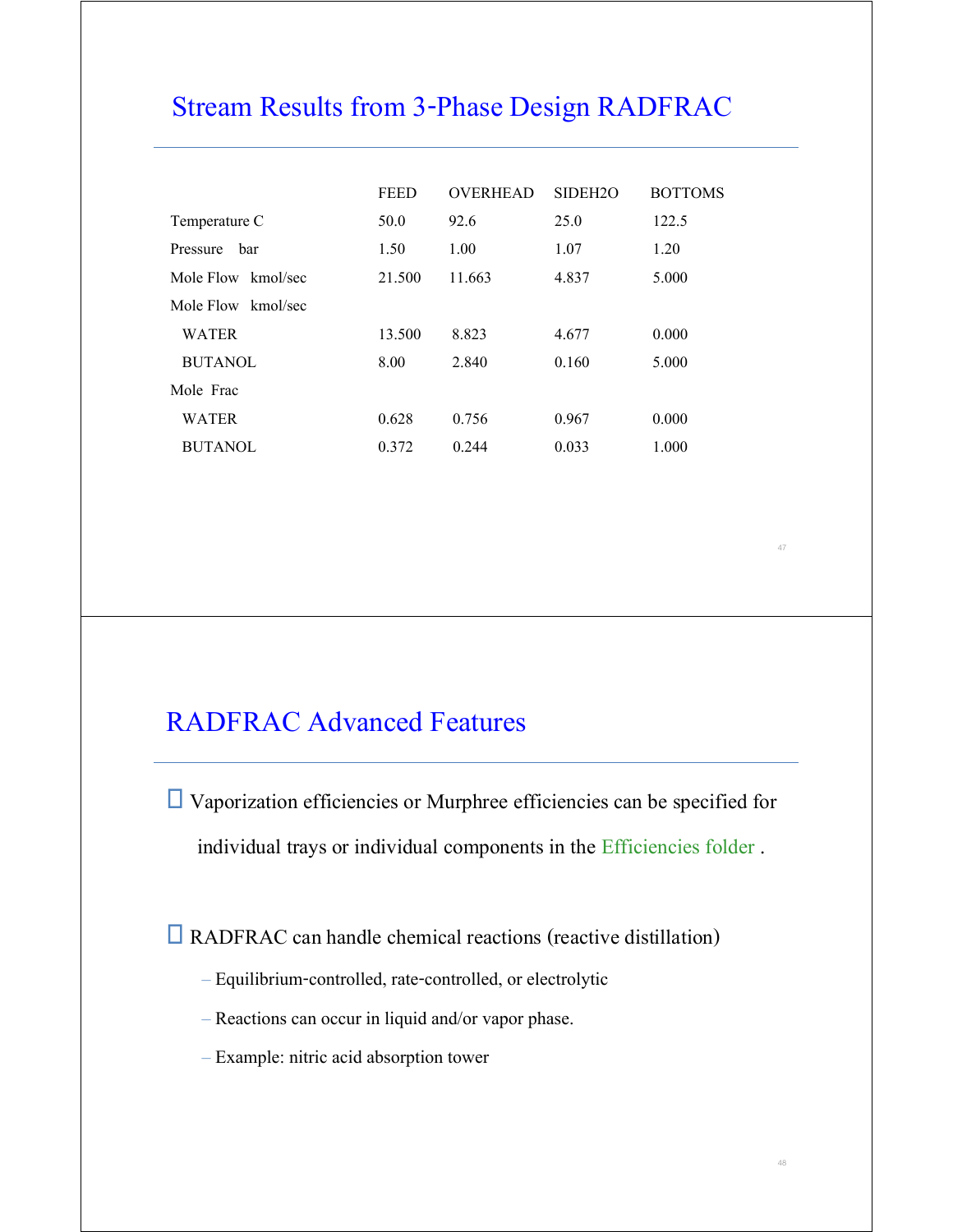### RADFRAC Advanced Features (Cont'd)

 $\Box$  Sizing of tray columns and packed columns can be performed. –Sizing results such as column diameter and column area will be calculated based on: • Tray type, tray geometry (e.g tray spacing), number of passes, flooding approach, etc. for tray columns • Packed height, packing characteristics and materials, pressure drop, etc. for packed columns

### RADFRAC Advanced Features (Cont'd)

■ Rating of tray columns and packed columns can be performed

– For tray columns, rating results such as maximum flooding factor, pressure

drop, downcomer velocity and backup will be calculated based on:

- Tray geometry, weir height, etc.
- –For packed columns, rating results such as stage liquid holdup, stage pressure drop will be calculated based on:
	- Packing characteristics, packed height, surface area, void fraction, etc.